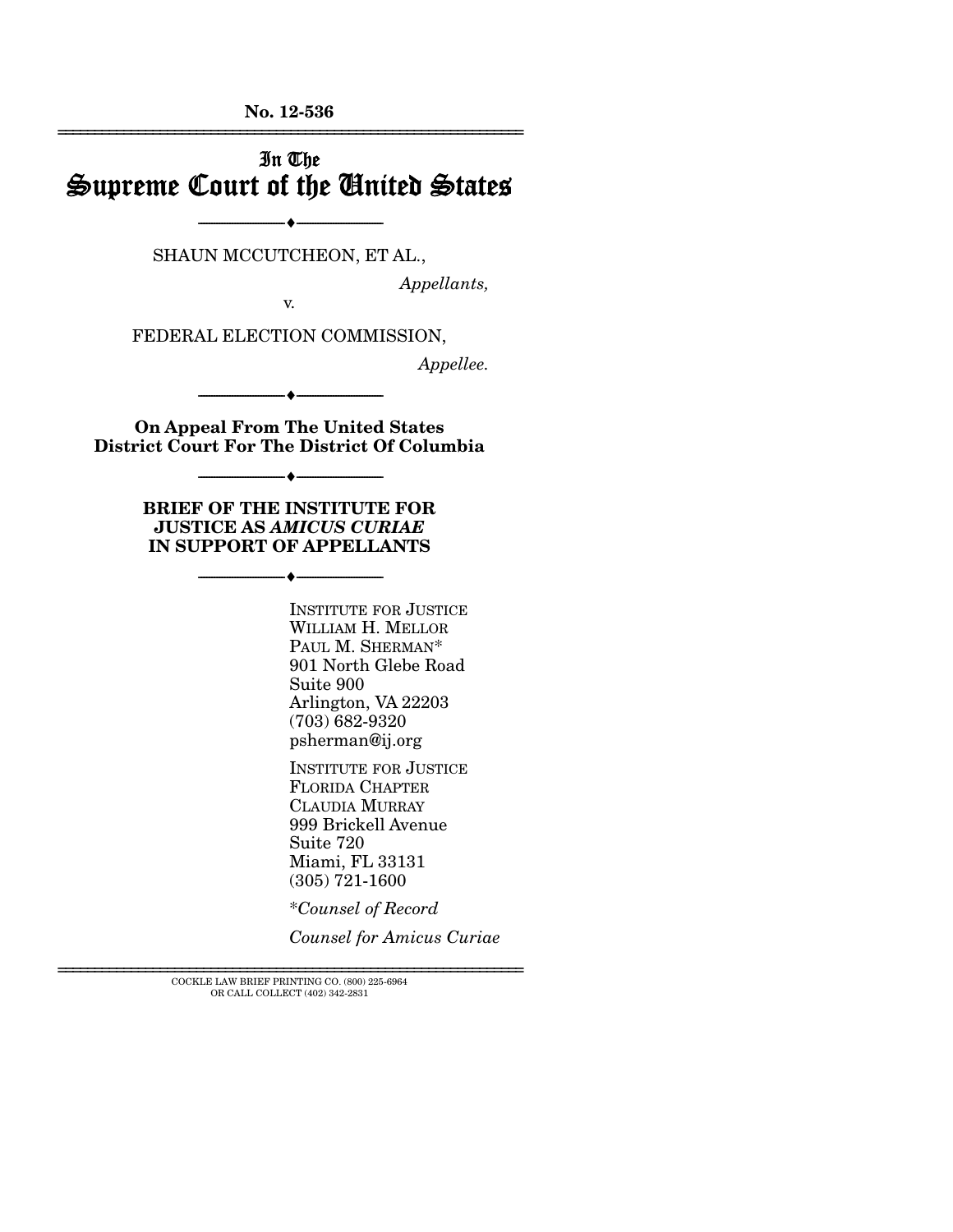## TABLE OF CONTENTS

|--|

|                     |                                                                               | TABLE OF AUTHORITIES                                                                                                                                                                                  | iii            |  |  |  |
|---------------------|-------------------------------------------------------------------------------|-------------------------------------------------------------------------------------------------------------------------------------------------------------------------------------------------------|----------------|--|--|--|
|                     | $\mathbf 1$                                                                   |                                                                                                                                                                                                       |                |  |  |  |
| SUMMARY OF ARGUMENT |                                                                               |                                                                                                                                                                                                       |                |  |  |  |
|                     |                                                                               |                                                                                                                                                                                                       | $\overline{4}$ |  |  |  |
| Ι.                  |                                                                               | The Appearance-of-Corruption Standard<br>Is Inconsistent with Representative Gov-                                                                                                                     | 6              |  |  |  |
|                     | А.                                                                            | The modern appearance-of-corruption<br>standard is an unwarranted expansion<br>of conflict-of-interest rules for judges<br>and federal employees that have no<br>proper application to elected repre- | 7              |  |  |  |
|                     | В.                                                                            | When applied to elected representa-<br>tives, the appearance-of-corruption stan-<br>dard deprives the public of important<br>information about the state of the                                       | 12             |  |  |  |
| II.                 | The Appearance-of-Corruption Standard<br>Conflicts with Basic First Amendment |                                                                                                                                                                                                       | 19             |  |  |  |
|                     |                                                                               | A. The appearance-of-corruption standard<br>permits the prohibition of modes of<br>speech and association merely because<br>the public does not like them                                             | 20             |  |  |  |
|                     | В.                                                                            | The appearance-of-corruption standard<br>lacks objectivity and has created con-<br>fusion in lower courts                                                                                             | 23             |  |  |  |
|                     |                                                                               |                                                                                                                                                                                                       |                |  |  |  |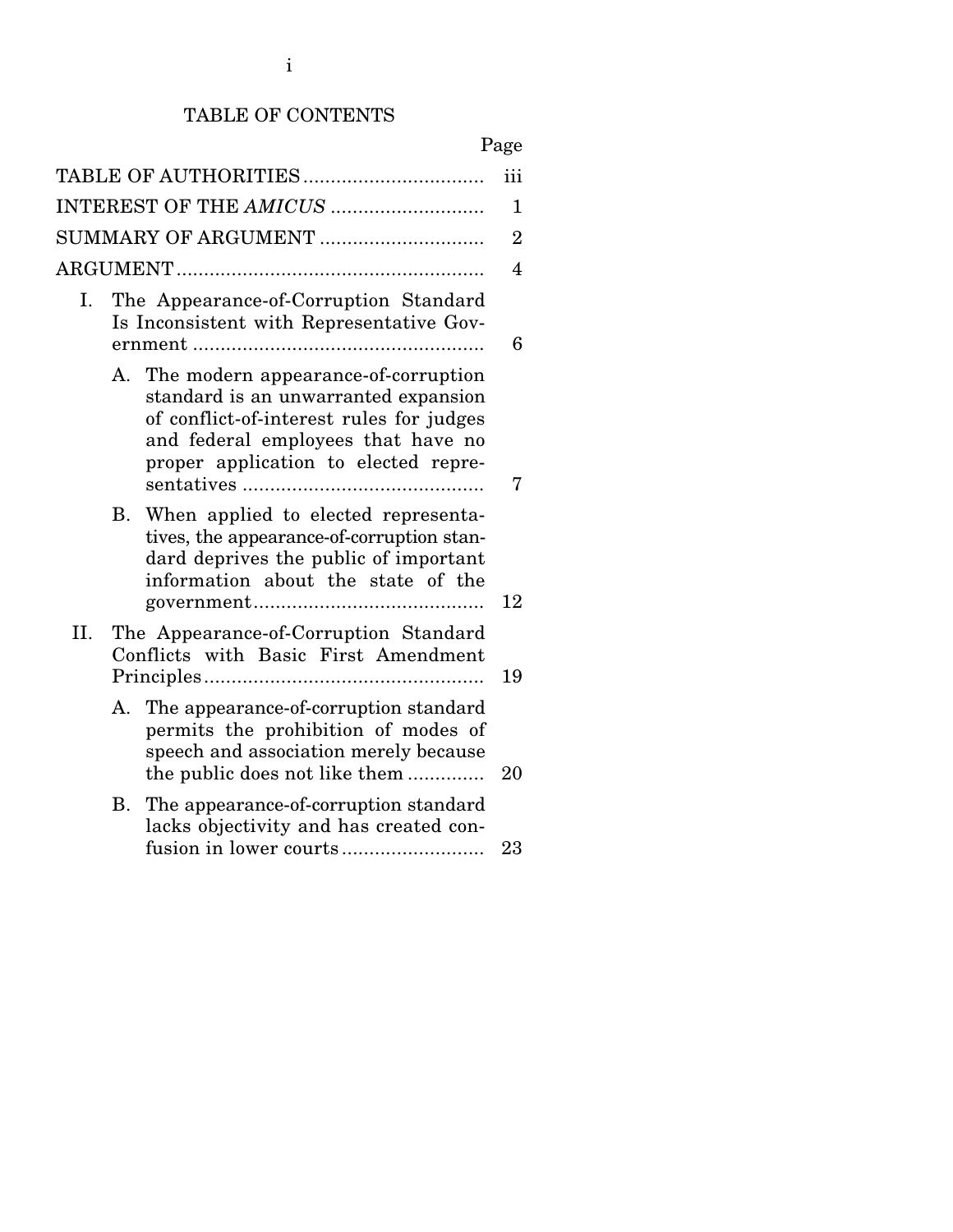ii

# TABLE OF CONTENTS – Continued

Page

| C. The appearance-of-corruption standard<br>invites reliance on unreliable evidence, |  |
|--------------------------------------------------------------------------------------|--|
|                                                                                      |  |
|                                                                                      |  |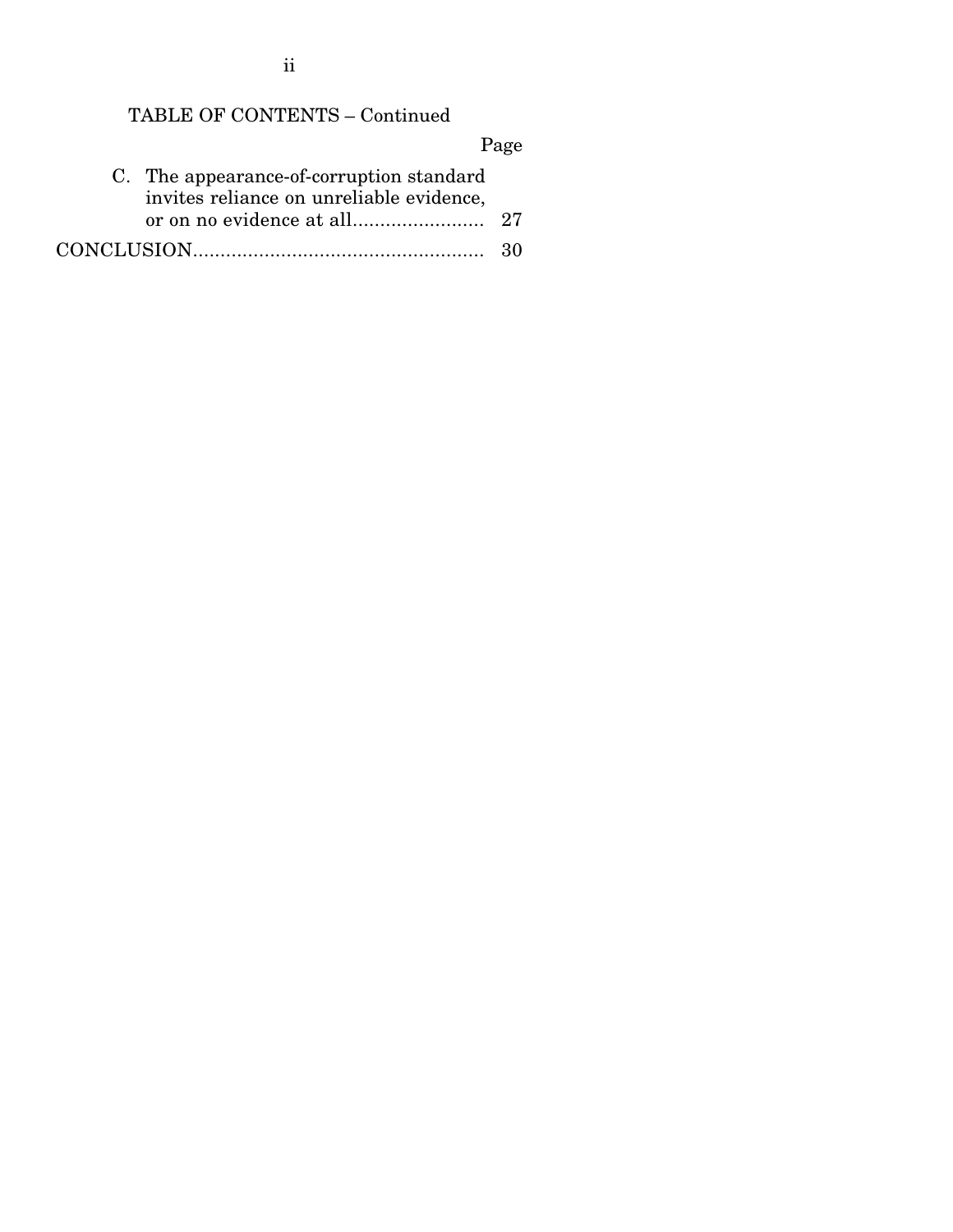# TABLE OF AUTHORITIES

Page

## CASES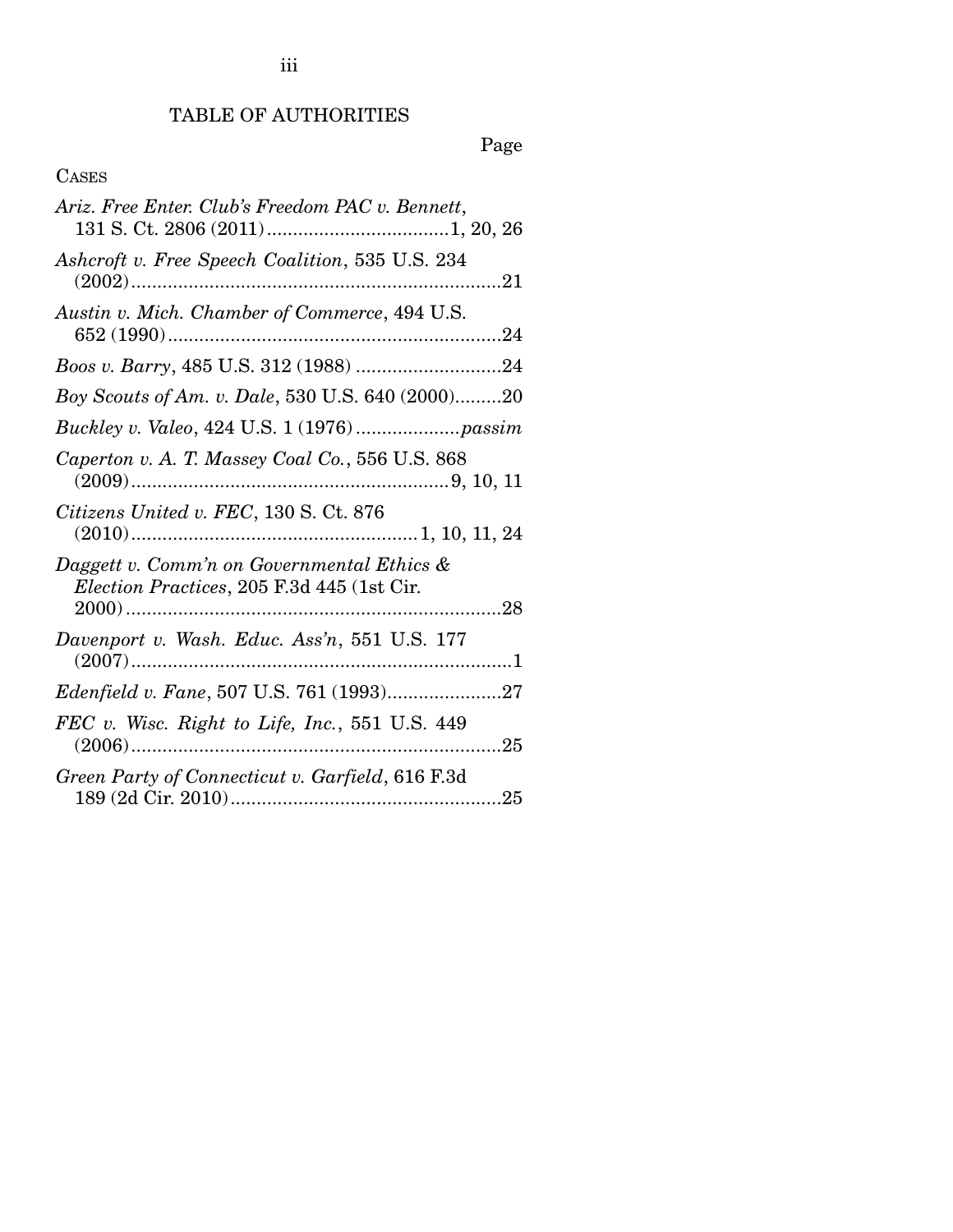## TABLE OF AUTHORITIES – Continued

| Page                                                                                        |
|---------------------------------------------------------------------------------------------|
| Ill. Liberty PAC v. Madigan, No. 12 C 5811,<br>2012 U.S. Dist. LEXIS 144259 (N.D. Ill. Oct. |
| Landell v. Sorrell, 382 F.3d 91 (2d Cir. 2002)26                                            |
| McComish v. Bennett, 611 F.3d 510 (9th Cir.                                                 |
|                                                                                             |
| Nev. Comm'n on Ethics v. Carrigan, 131 S. Ct.                                               |
| Nixon v. Shrink Mo. Gov't PAC, 528 U.S. 377                                                 |
| Payne v. Tennessee, 501 U.S. 808 (1991)  30                                                 |
| Preston v. Leake, 660 F.3d 726 (4th Cir. 2011)25, 26                                        |
| Randall v. Sorrell, 548 U.S. 230 (2006)1, 26                                                |
| Scott v. Roberts, 612 F.3d 1279 (11th Cir. 2010)26                                          |
| Snyder v. Phelps, 131 S. Ct. 1207 (2011) 20, 24                                             |
| Texas v. Johnson, 491 U.S. 397 (1989)21, 22                                                 |
| United States v. Eichman, 496 U.S. 310 (1990)21, 22                                         |
| United States v. Mississippi Valley Generating                                              |
| U.S. Civil Serv. Comm'n v. Nat'l Ass'n of Letter                                            |
| Ward v. Rock Against Racism, 491 U.S. 781<br>(1000)<br>റപ                                   |

<sup>(1989) ....................................................................... 24</sup>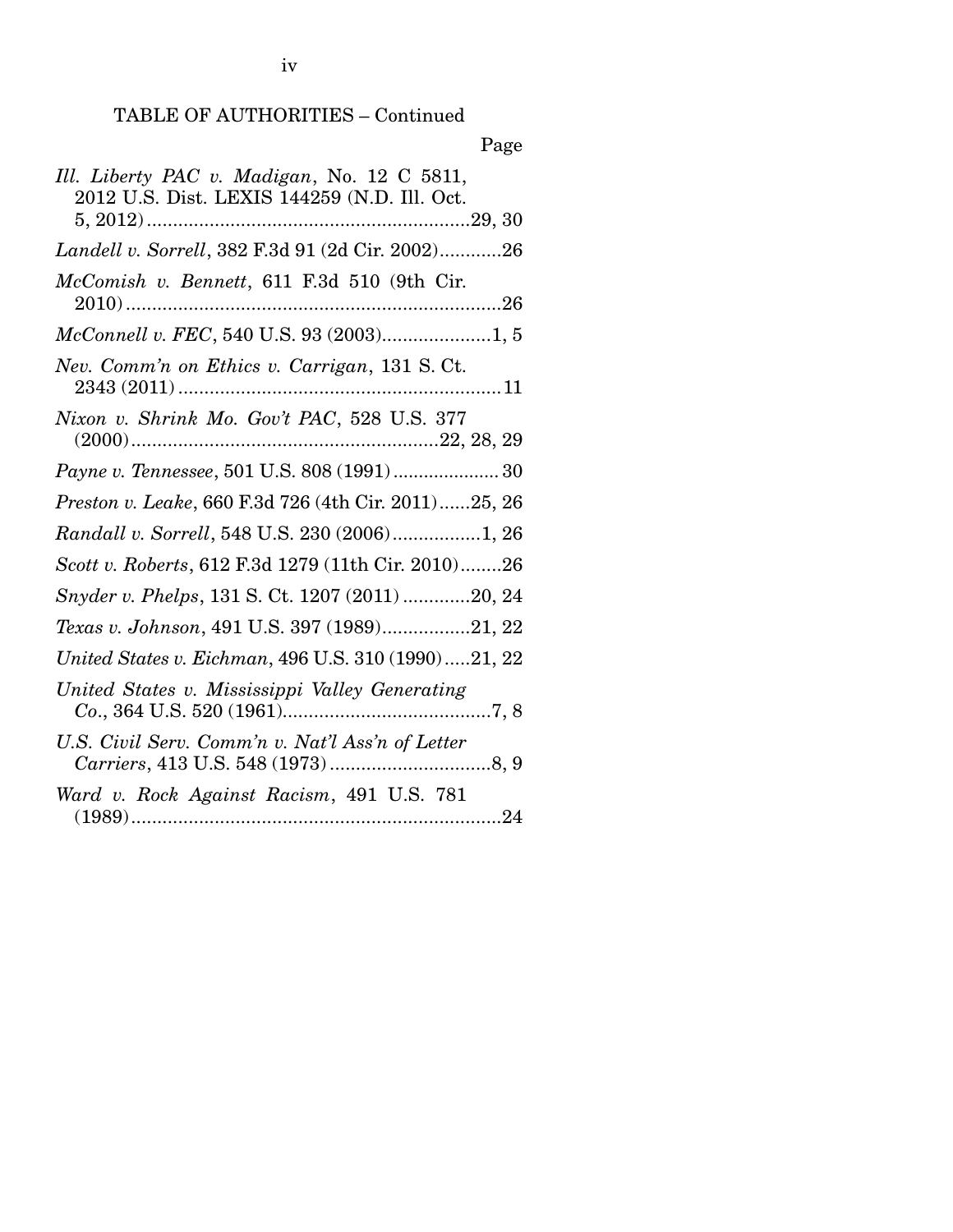v

| Page                                                                                                                                                                           |
|--------------------------------------------------------------------------------------------------------------------------------------------------------------------------------|
| Wisc. Right to Life Inc. v. FEC, 546 U.S. 410                                                                                                                                  |
| <b>CONSTITUTIONAL PROVISIONS</b>                                                                                                                                               |
|                                                                                                                                                                                |
| <b>REGULATIONS</b>                                                                                                                                                             |
| Exec. Order No. 11,222, 3 C.F.R. 306 (1964-<br>1965), revoked Exec. Order No. 12,674 7                                                                                         |
|                                                                                                                                                                                |
| <b>OTHER PUBLICATIONS</b>                                                                                                                                                      |
| 120 Cong. Rec. S4553 (daily ed. Mar. 27, 1974)16                                                                                                                               |
| Aesop, The Wolf in Sheep's Clothing (circa 550)                                                                                                                                |
| Bradley A. Smith, Faculty Assumptions and<br>Undemocratic Consequences of Campaign<br>Finance Reform, 105 Yale L.J. 1049 (1996)13                                              |
| Cato, Letter VII (1787), reprinted in The Anti-<br>Federalist Papers 321 (Ralph Ketcham ed.,                                                                                   |
| David M. Primo, Campaign Contributions, and<br>Appearances of Corruption, and Trust in<br>Government, in Inside the Campaign Battle:<br>Court Testimony on the New Reforms (A. |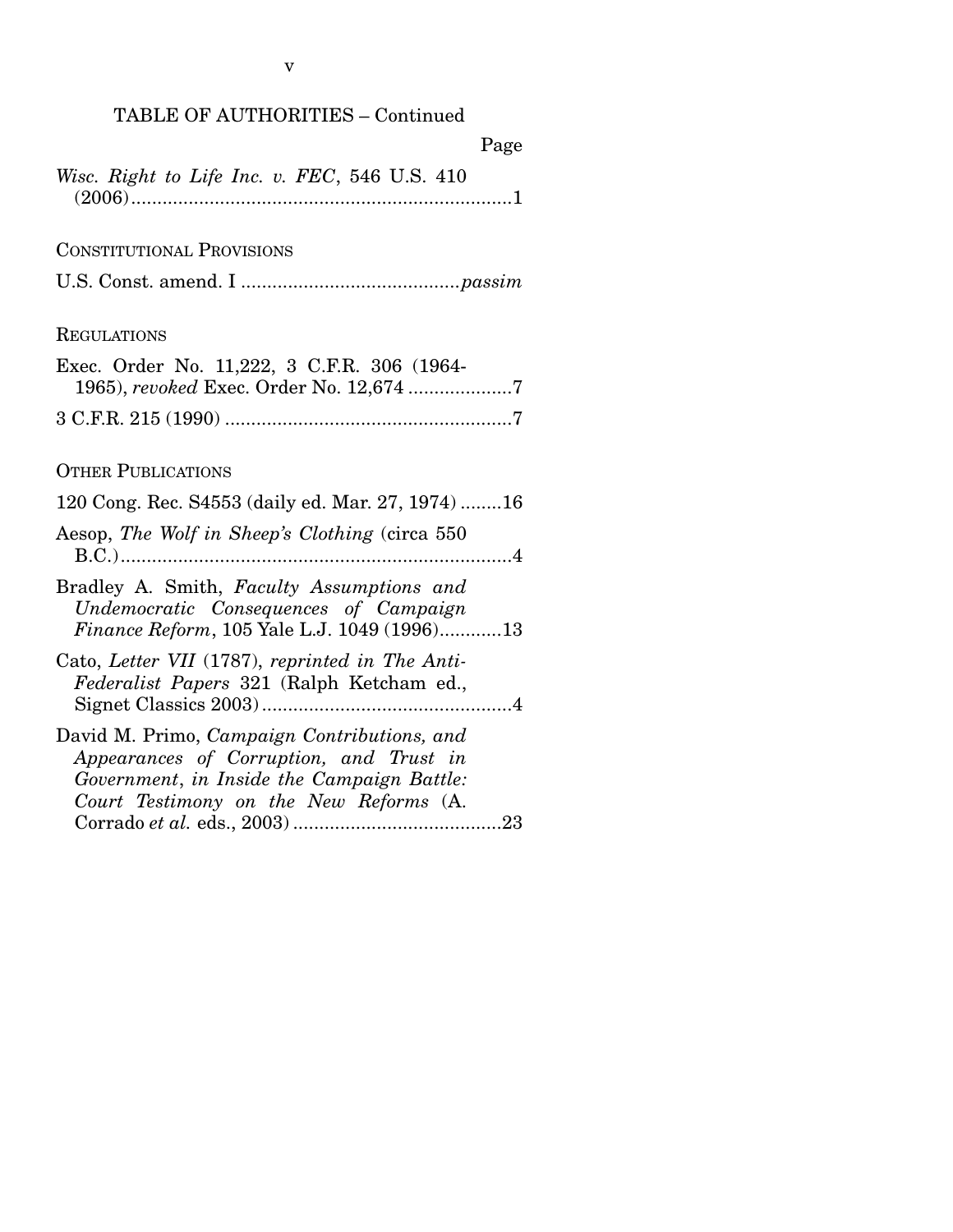TABLE OF AUTHORITIES – Continued

Page

| David M. Primo & Jeffrey Milyo, Campaign<br>Finance Laws and Political Efficacy: Evidence<br>From the States, 5 Election L.J. 23 (2006)22                                                                                                                                  |
|----------------------------------------------------------------------------------------------------------------------------------------------------------------------------------------------------------------------------------------------------------------------------|
| Federal Election Campaign Act of 1973: Hear-<br>ings on S. 372 Before the Subcomm. on<br>Commc'ns of the S. Comm. on Commerce, 93d<br>Cong. 78 (1973) (statement of Sen. Hart) 17                                                                                          |
| Fred Wertheimer, Supreme Court Could Create<br>System of Legalized Bribery in Washington<br>Depending on Its Decision in McCutcheon<br>Case, The Huffington Post (Feb. 21, 2013<br>5:02 p.m.), http://www.huffingtonpost.com/<br>fred-wertheimer/campaign-finance-supreme- |
| Hearings on S. 372 Before the Subcomm. on<br>Privileges & Elections of the S. Comm. on<br>Rules & Admin., 93d Cong. 207 (1973)17                                                                                                                                           |
| Hearings on S. 1103, S. 1954, S. 2417, & S.3<br>Before the Subcomm. on Privileges & Elec-<br>tions of the S. Comm. on Rules & Admin.,                                                                                                                                      |
| James Madison, James Madison's Notes of the<br>Constitutional Convention (July 11, 1787),<br><i>available at http://www.consource.org/document/</i><br>james-madisons-notes-of-the-constitutional-                                                                         |
|                                                                                                                                                                                                                                                                            |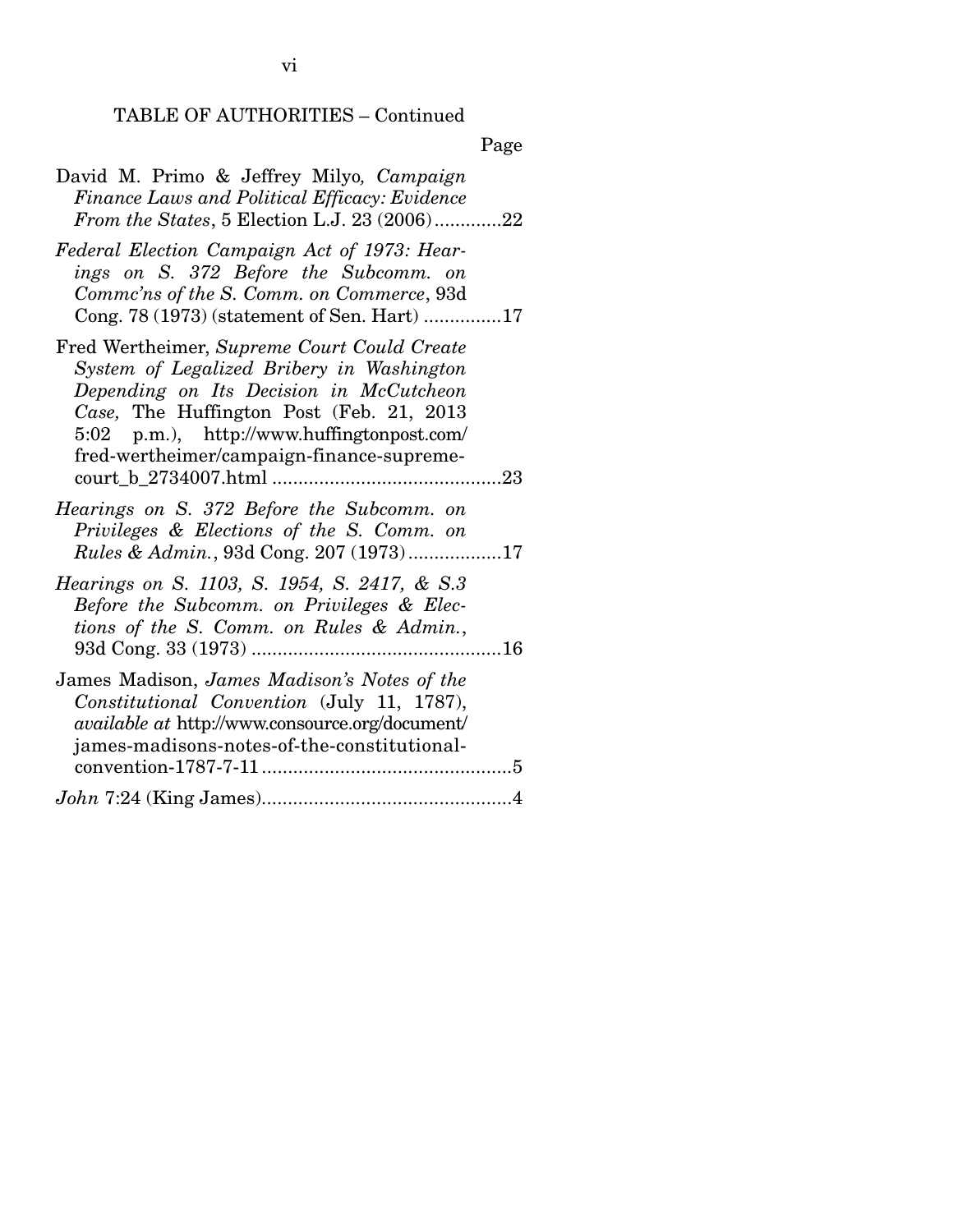## TABLE OF AUTHORITIES – Continued

## Page

| John R. Lott, Jr., A Simple Explanation for<br>Why Campaign Expenditures Are Increasing:<br>The Government Is Getting Bigger, 43 J.L. &                                                     |
|---------------------------------------------------------------------------------------------------------------------------------------------------------------------------------------------|
| John Samples, The Fallacy of Campaign Fi-                                                                                                                                                   |
| Letter from James Madison to Thomas Jeffer-<br>son (Oct. 17, 1788) in James Madison: Writ-<br>ings (Jack N. Rakove ed., 1999) 14                                                            |
| Letter from John Emerich Edward Dalberg,<br>Lord Acton, to Bishop Mandell Creighton<br>(Apr. 5, 1887), <i>available at http://oll.liberty</i>                                               |
| Nathaniel Persily and Kelli Lammie, Percep-<br>tions of Corruption and Campaign Finance:<br>When Public Opinion Constitutes Constitu-<br>tional Law, 153 U. Pa. L. Rev. 119 (2004)2, 23, 28 |
| Peter W. Morgan, The Appearance of Impropri-<br>ety: Ethics Reform and the Blifil Paradoxes,                                                                                                |
| Peter W. Morgan & Glenn H. Reynolds, The<br>Appearance of Impropriety: How the Ethic<br>Wars Have Undermined American Govern-<br>ment, Business, and Society (1997) 14                      |

vii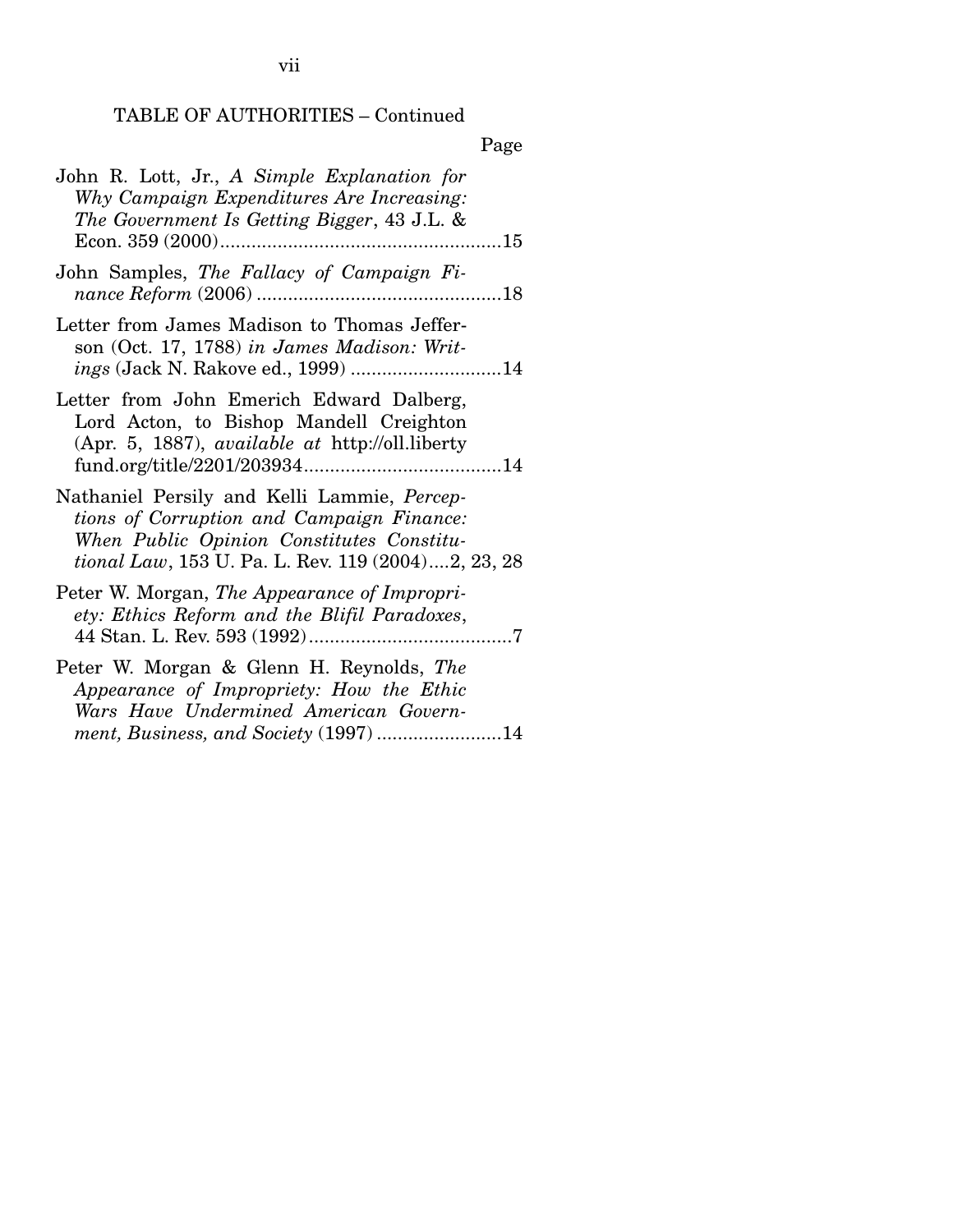viii

# TABLE OF AUTHORITIES – Continued

Page

| Pew Research Ctr. For People & the Press,<br>Majority Says the Federal Government<br>Threatens Their Personal Rights (Jan. 31,<br>$2013$ , http://www.people-press.org/2013/01/31/<br>majority-says-the-federal-government-threatens- |
|---------------------------------------------------------------------------------------------------------------------------------------------------------------------------------------------------------------------------------------|
| Ronald M. Levin, Fighting the Appearance of<br>Corruption, 6 Wash. U. J.L. & Pol'y 171                                                                                                                                                |
| Sanford Levinson, The Embarrassing Second                                                                                                                                                                                             |
| Stephen Ansolabehere & James M. Snyder, Jr.,<br>Money and Institutional Power, 77 Tex. L.                                                                                                                                             |
| Steven M. Simpson, Judicial Abdication and<br><i>the Rise of Special Interests, 6 Chap. L. Rev.</i>                                                                                                                                   |
| <i>The Federalist No. 10</i> (James Madison) (Clinton                                                                                                                                                                                 |
| William Manchester, The Last Lion: Winston<br>Spencer Churchill, Visions of Glory 1874-                                                                                                                                               |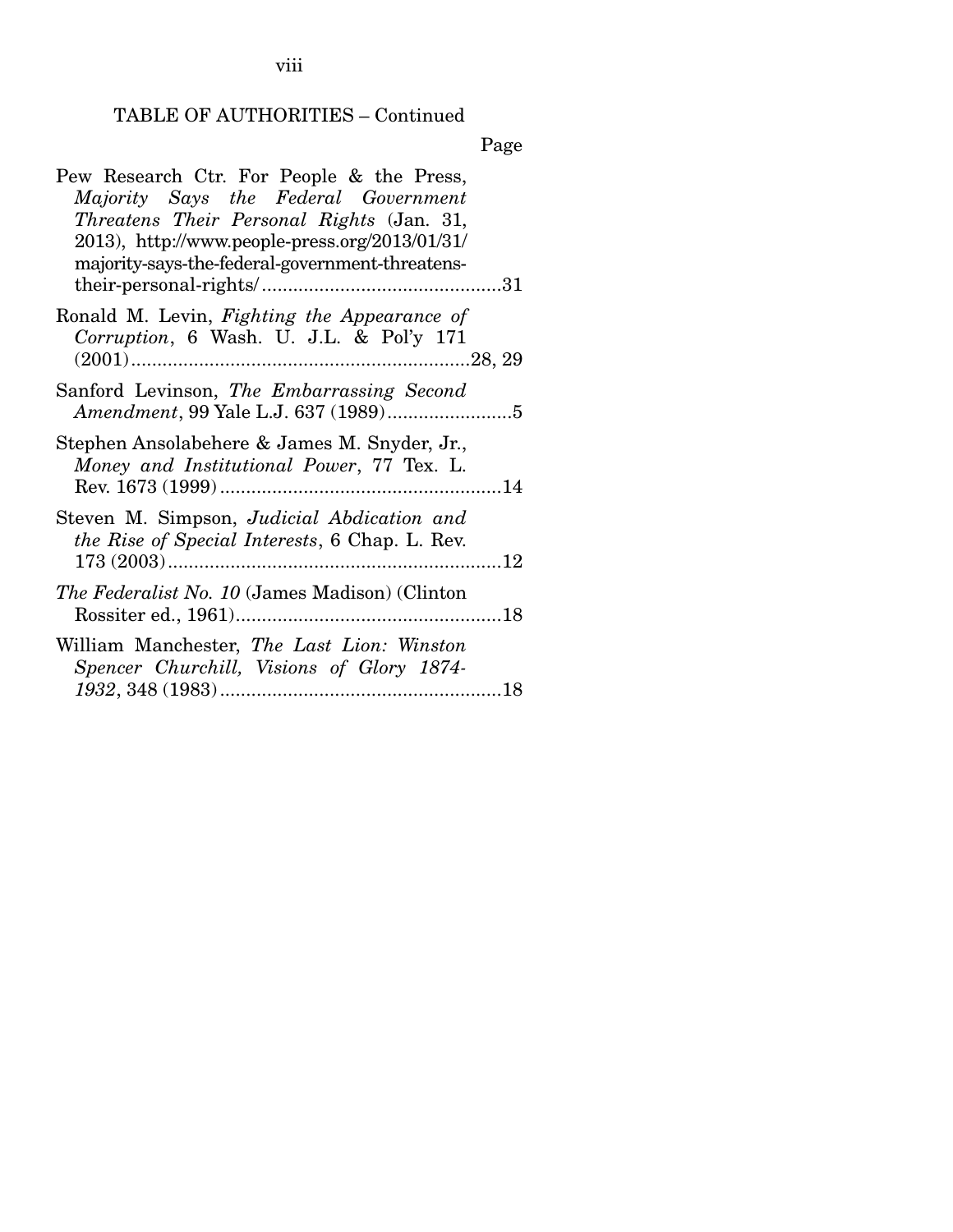The Institute is a nonprofit, public-interest legal center dedicated to defending the essential foundations of a free society: private property rights, economic and educational liberty, and the free exchange of ideas. As part of that mission, the Institute has litigated cases across the country challenging laws that restrict the ability of Americans to finance political speech, including representing petitioners in *Arizona Free Enterprise Club's Freedom Club PAC v. Bennett*, 131 S. Ct. 2806 (2011). The Institute has also filed *amicus curiae* briefs in several campaign-finance cases before this Court, including *Citizens United v. FEC*, 558 U.S. 310 (2010); *Davenport v. Washington Education Association*, 551 U.S. 177 (2007); *Randall v. Sorrell*, 548 U.S. 230 (2006); *Wisconsin Right to Life, Inc. v. FEC*, 546 U.S. 410 (2006); and *McConnell v. FEC*, 540 U.S. 93 (2003). The Institute believes that its legal perspective will provide this Court with valuable insights regarding the burdens that the biennial aggregate contribution limits impose on First Amendment rights.<sup>1</sup>

--------------------------------- ---------------------------------

<sup>&</sup>lt;sup>1</sup> All parties have consented to the filing of this brief. The Institute affirms that no counsel for any party authored this brief in whole or in part and that no person or entity made a monetary contribution specifically for the preparation or submission of this brief.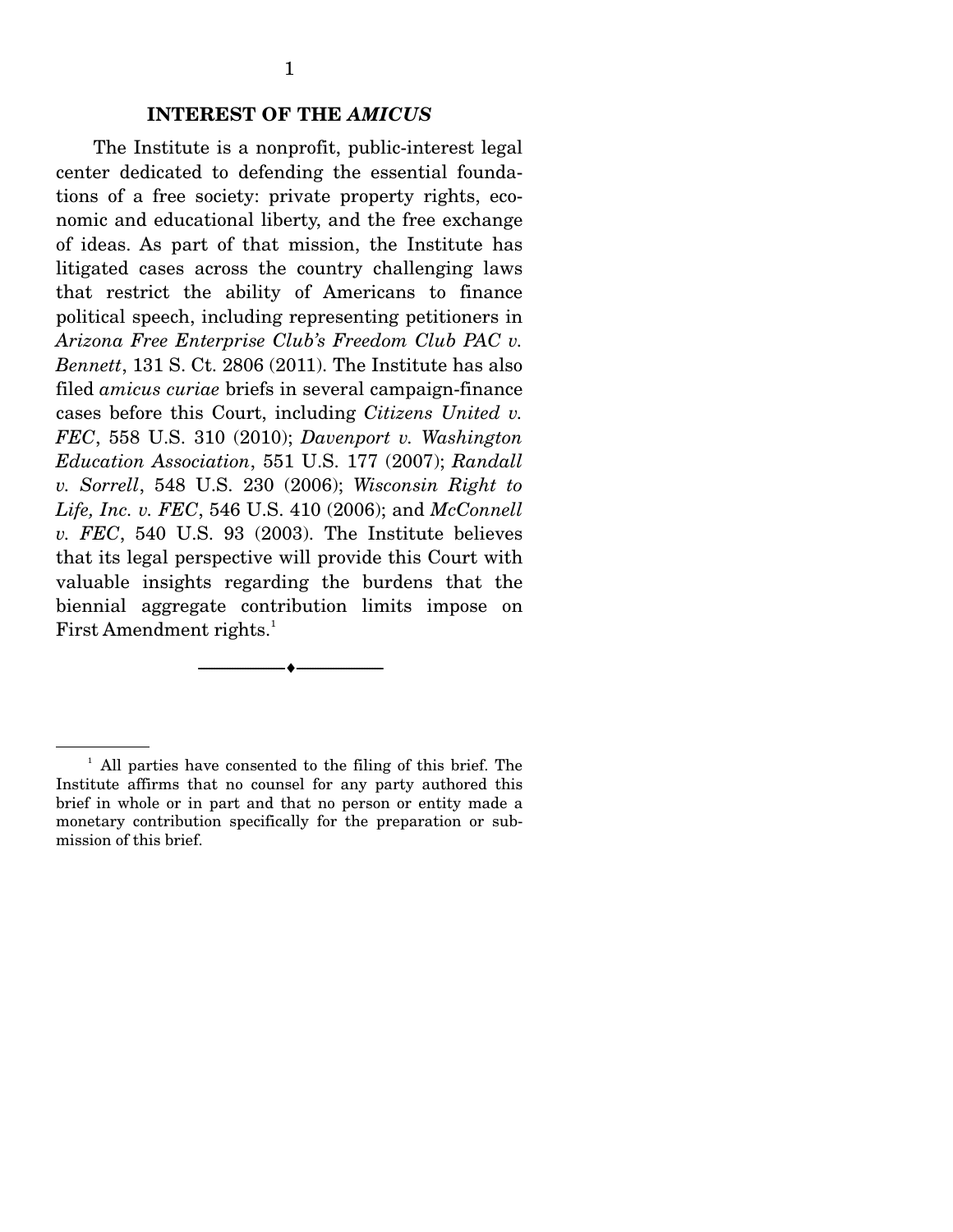### **SUMMARY OF ARGUMENT**

 In *Buckley v. Valeo*, 424 U.S. 1 (1976), this Court held that restrictions on the financing of political speech could be justified by a government interest in preventing not just political corruption, but also the appearance of such corruption. Since then, this Court and lower courts have repeatedly invoked the twin concerns of "corruption or its appearance" as a justification for campaign-finance laws. But while these interests are generally invoked together, it is clear that, from *Buckley* to the present, courts upholding campaign-finance laws have allowed the "appearance of corruption" to do virtually all of the heavy lifting, and have rarely inquired into whether such laws were justified by any record of genuine corruption. *See*, *e.g.*, Nathaniel Persily & Kelli Lammie, *Perceptions of Corruption and Campaign Finance: When Public Opinion Determines Constitutional Law*, 153 U. Pa. L. Rev. 119, 135 (2004) (noting that "few campaign finance regulations would pass constitutional scrutiny" if their defenders had to demonstrate actual corruption).

 This case is no different; the government invokes the "interests in combating corruption and its appearance" as a basis for upholding the federal biennial aggregate contribution limits. Mot. to Dismiss or Affirm at 17. But despite the fact that a majority of states do not have aggregate contribution limits, the government below did not identify even a single incident of corruption related to large aggregations of contributions that were otherwise legal. Instead, this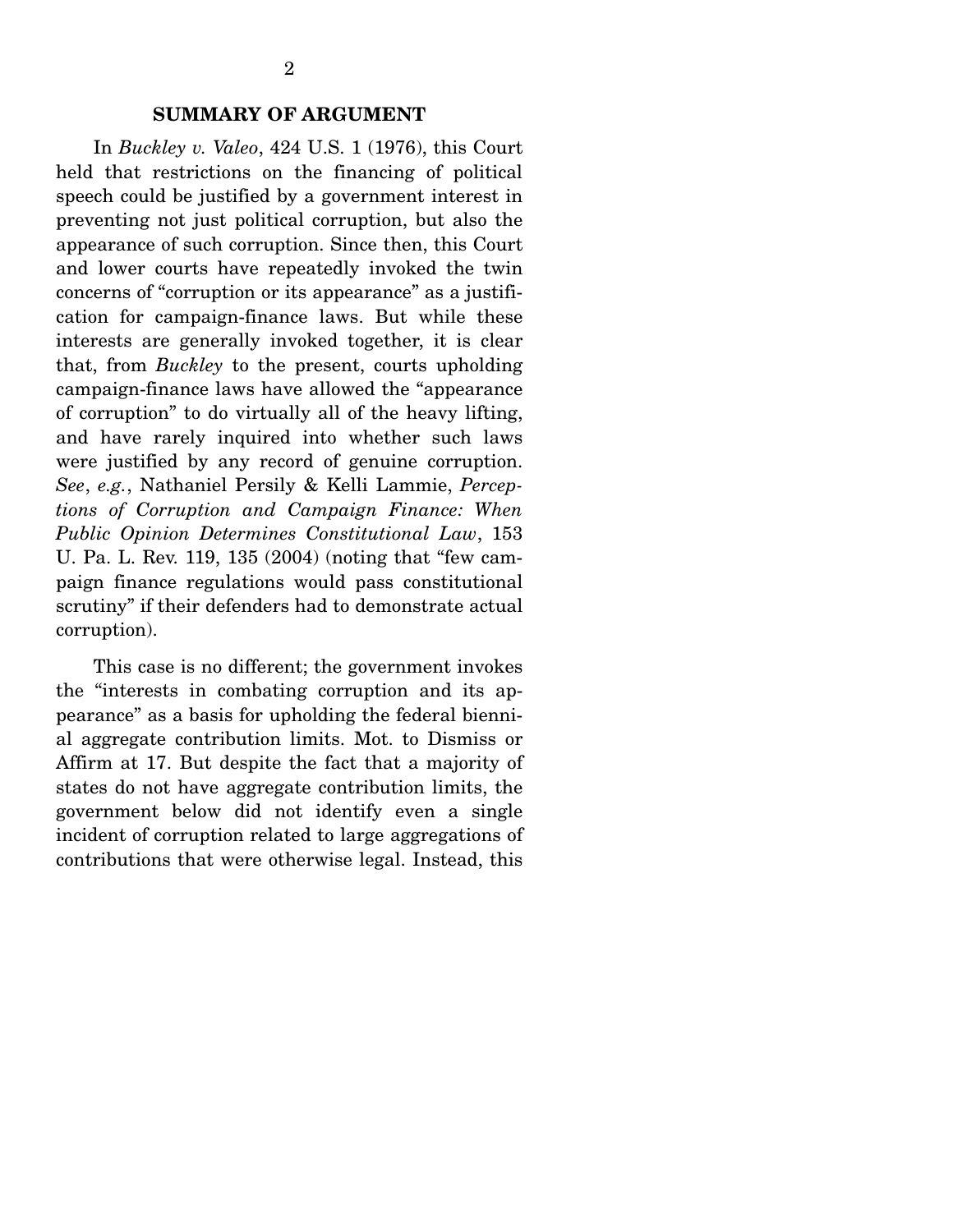is yet another case in which the government expects the hypothetical and unquantifiable risk of the "appearance of corruption" to do all the work necessary to justify restrictions on political contributions.

 This brief challenges that expectation, and argues, to the contrary, that the appearance-of-corruption standard is an insufficient basis for upholding any campaign-finance law, including the biennial aggregate limits under review in this case. As this brief will explain, the notion that the government has an important or compelling interest in preventing the supposed appearance of corruption is incompatible with basic notions of representative government. In many cases, the alleged appearance of corruption is indistinguishable from the appearance of partisanship or political bias, both features of our representative system that are not merely unavoidable, but are in fact desirable. Further, regulations aimed at preventing the mere appearance of corruption among elected officials – even when they target the appearance of *quid pro quo* corruption – have had the practical effect of depriving citizens of important information about the state of their government.

 The appearance-of-corruption standard is also incompatible with First Amendment values. The First Amendment demands tolerance for speech that upsets people, yet the appearance-of-corruption standard allows the suppression of peaceful modes of expression simply because people find it upsetting. The First Amendment demands objectivity in regulation, yet the appearance-of-corruption standard is subjective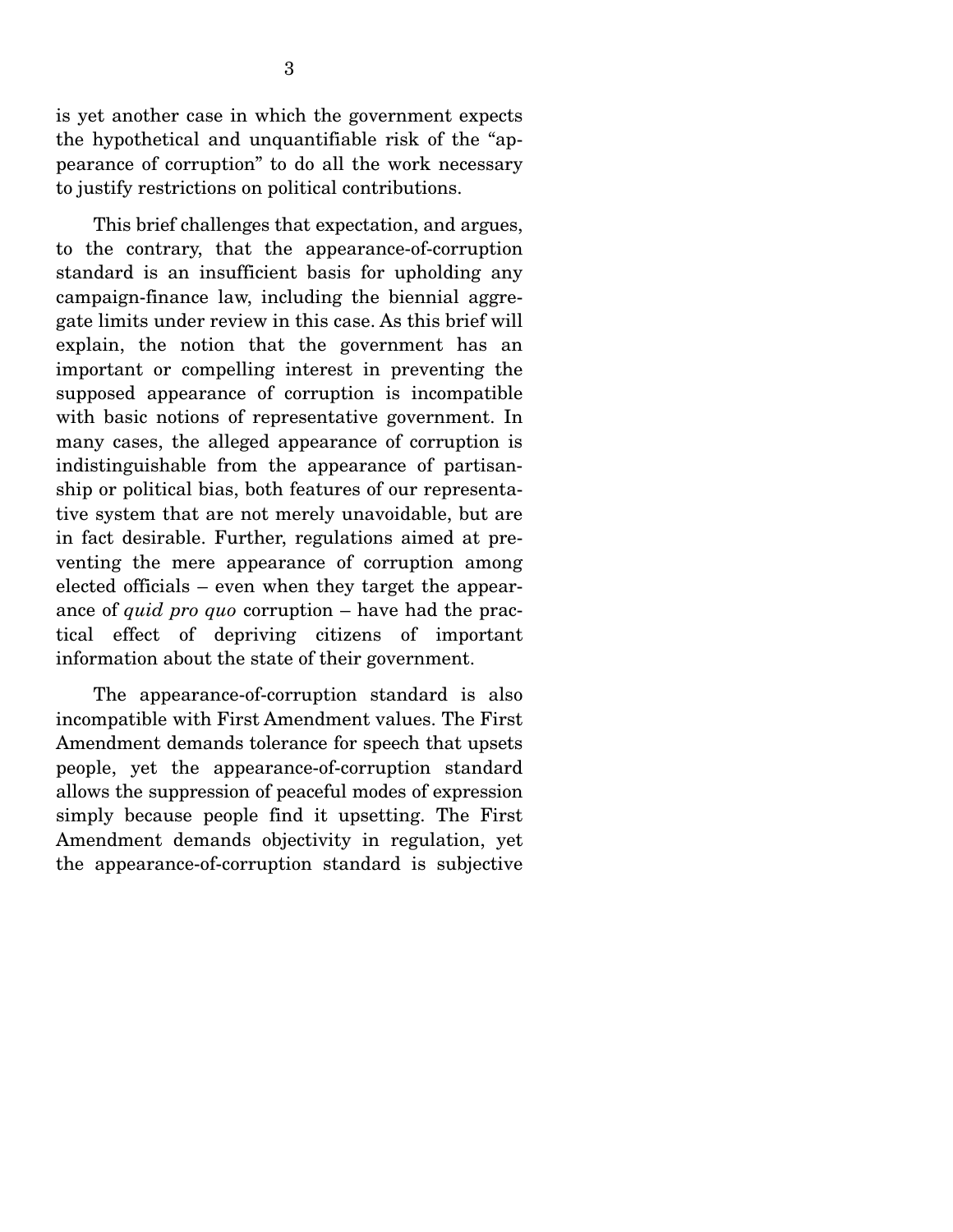and malleable. And the First Amendment demands that government produce evidence to justify its restrictions on speech, yet the appearance-of-corruption standard has relieved government of this burden, permitting regulation based on anecdote, speculation, and conjecture.

 These fundamental flaws justify abandoning the appearance-of-corruption standard. Doing so will not only simplify the resolution of this case, it will provide much-needed clarification to lower courts that, 37 years after *Buckley*, are still struggling to determine just how much peaceful political activity the government may ban in its seemingly never-ending quest to eradicate the alleged appearance of corruption.

#### **ARGUMENT**

--------------------------------- ---------------------------------

 Warnings against reaching judgments based on appearances stretch back to antiquity. *See*, *e.g.*, Aesop, *The Wolf in Sheep's Clothing* (circa 550 B.C.); *John* 7:24 (King James) ("Judge not according to the appearance, but judge righteous judgment."). Equally ancient – and well known to the Founding generation – are warnings against placing uncritical trust in government. *See*, *e.g.*, Cato, *Letter VII* (1787), *reprinted in The Anti-Federalist Papers* 321, 324 (Ralph Ketcham ed. 2003) (quoting Demosthenes' second Philippic oration, "[T]here is one common bulwark with which men of prudence are naturally provided,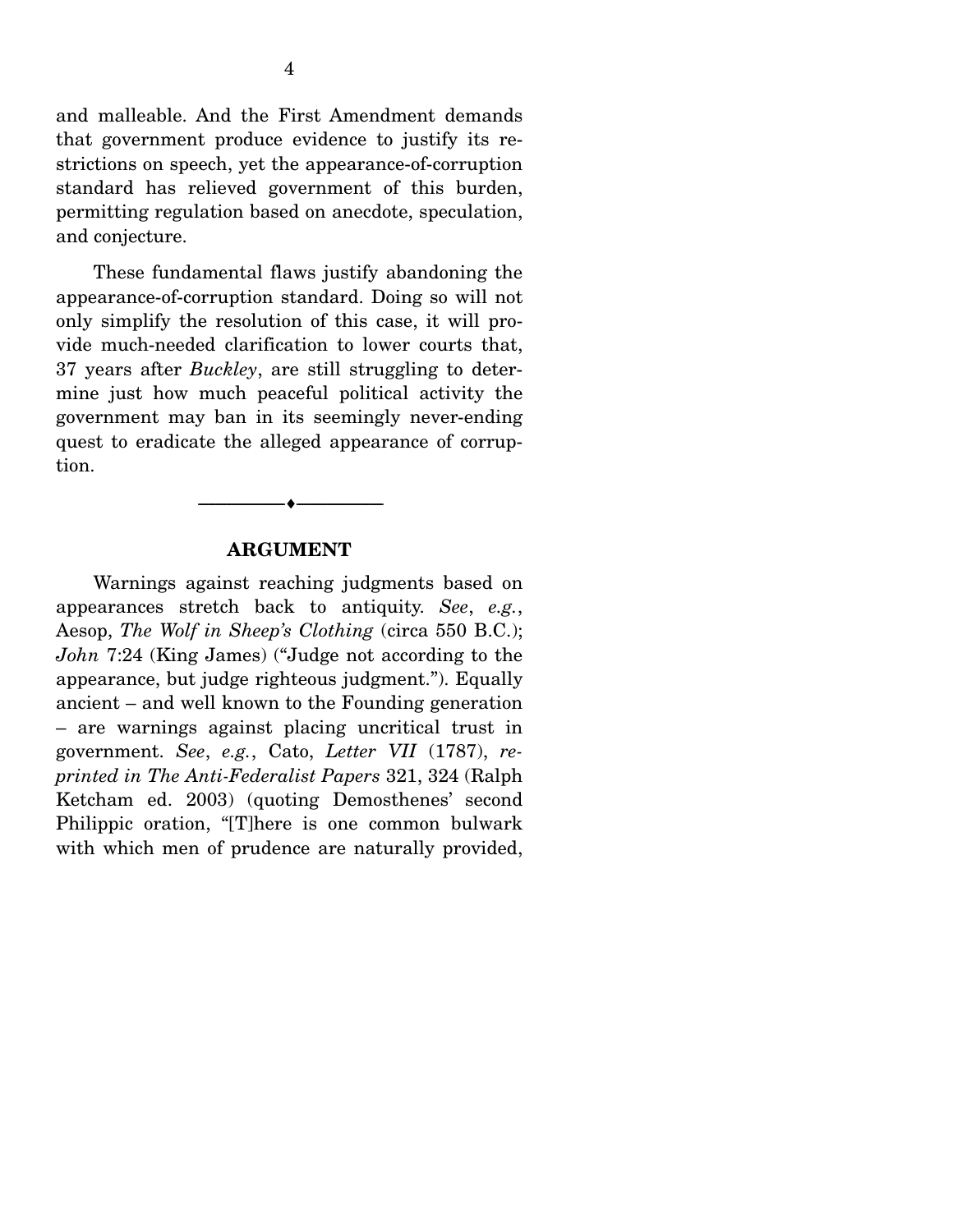the guard and security of all people, particularly of free states, against the assaults of tyrants – What is this? Distrust."). In keeping with these warnings, "[t]he American political tradition is . . . based in large measure on a healthy mistrust of the state." Sanford Levinson, *The Embarrassing Second Amendment*, 99 Yale L.J. 637, 656 (1989). *See also* James Madison, *James Madison's Notes of the Constitutional Convention* (July 11, 1787), *available at* http://www.consource. org/document/james-madisons-notes-of-the-constitutionalconvention-1787-7-11/ ("[A]ll men having power ought to be distrusted to a certain degree.").

 Nevertheless, in *Buckley v. Valeo*, this Court concluded that the government had an important interest in preventing not only *quid pro quo* corruption, but even the appearance of such corruption, due to the risk that such appearances might ultimately lead to distrust in government. 424 U.S. 1, at 26-27 (1976). Since then, the appearance-of-corruption standard has spawned confusion and contradictory rulings both in this Court and lower courts, and it has done so at great cost to the marketplace of political ideas. The result has been a "never-ending and self-justifying process" of greater and greater regulation of peaceful political activity. *McConnell v. FEC*, 540 U.S. 93, 269 (2003) (Thomas, J., dissenting).

 This case presents an opportunity to take a different tack and provide much-needed clarity to campaign-finance jurisprudence. It is an opportunity that this Court should seize. As explained below, the government has neither a "compelling"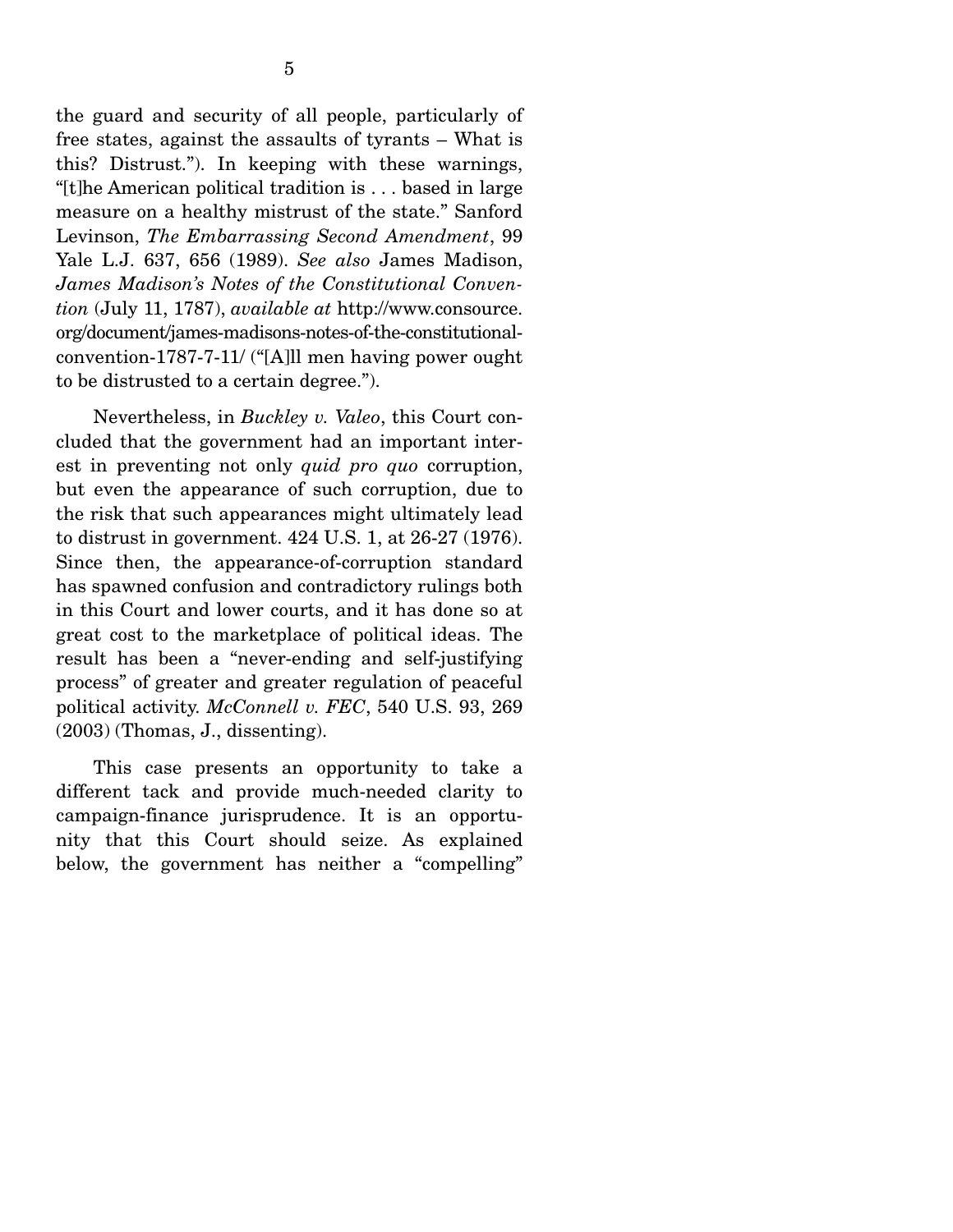nor an "important" interest in combatting the mere appearance of corruption. Indeed, the appearance-ofcorruption standard is inconsistent with representative government and with multiple, basic First Amendment principles. It is time that it be abandoned.

## **I. The Appearance-of-Corruption Standard Is Inconsistent with Representative Government.**

 The appearance-of-corruption standard is most strongly associated with this Court's ruling in *Buckley v. Valeo*. As explained below, however, that standard actually originated with earlier codes of ethics for judges and executive-branch employees that focused not on *quid pro quo* corruption, but on more generic bias and favoritism. *Buckley* extended that standard beyond these contexts, into the realm of electoral politics. In doing so, the Court ignored the difference between bureaucrats and judges, who are expected to neutrally administer the law, and elected representatives, who are expected – indeed, elected – to behave as biased partisans. But the appearance-of-corruption standard does not merely misconceive the role of elected representatives in our constitutional system, it empowers these incumbent politicians to deprive voters of critical information about the state of their government and to do so in a way that serves both to insulate them from electoral challenge and to perpetuate the abuse of government power.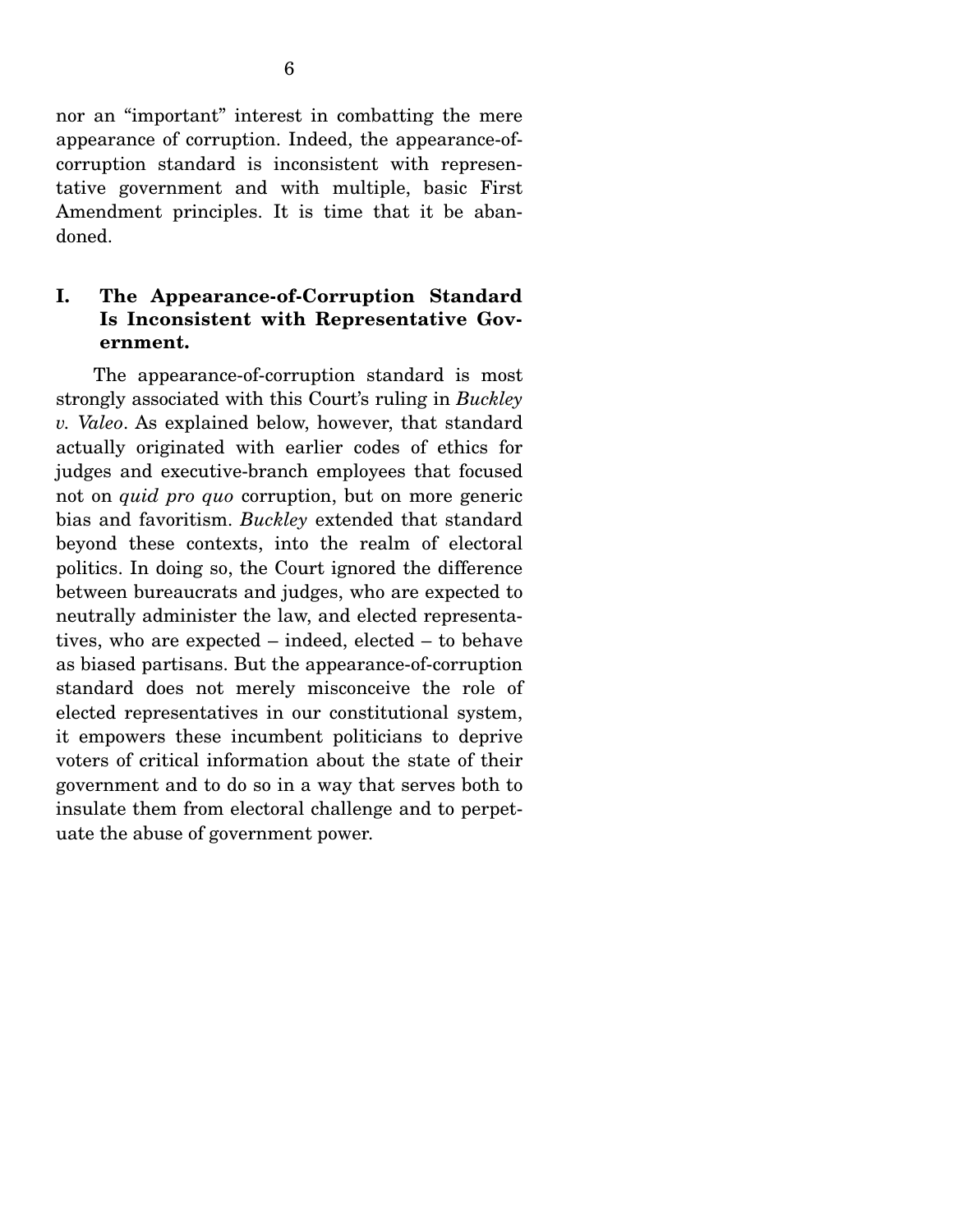## **A. The modern appearance-of-corruption standard is an unwarranted expansion of conflict-of-interest rules for judges and federal employees that has no proper application to elected representatives.**

*Buckley* was not the first case to discuss "appearances" as they relate to the activities of government officials. Early efforts to regulate the "appearance of impropriety" can be traced back to 1924, when, in the wake of the Black Sox scandal, the American Bar Association instructed judges acting in their official capacity to avoid "the appearance of impropriety." *See* Peter W. Morgan, *The Appearance of Propriety: Ethics Reform and the Blifil Paradoxes*, 44 Stan. L. Rev. 593, 597-98 (1992). This standard was later extended to federal conflict-of-interest rules that regulated the conduct of executive-branch employees. *Id.* at 598-603. The Kennedy administration, for example, issued regulations directing federal employees to avoid even the appearance of financial conflicts of interest, *id.* at 599-600, and President Johnson issued an executive order directing federal employees to avoid any action which "might . . . affect | adversely the confidence of the public in the integrity of Government." Exec. Order No. 11,222, 3 C.F.R. 306 (1964-1965), *revoked* Exec. Order No. 12,674, 3 C.F.R. 215 (1990).

 This Court considered these sorts of regulations in *United States v. Mississippi Valley Generating Co*., 364 U.S. 520 (1961), which appears to be the first case in which this Court acknowledged something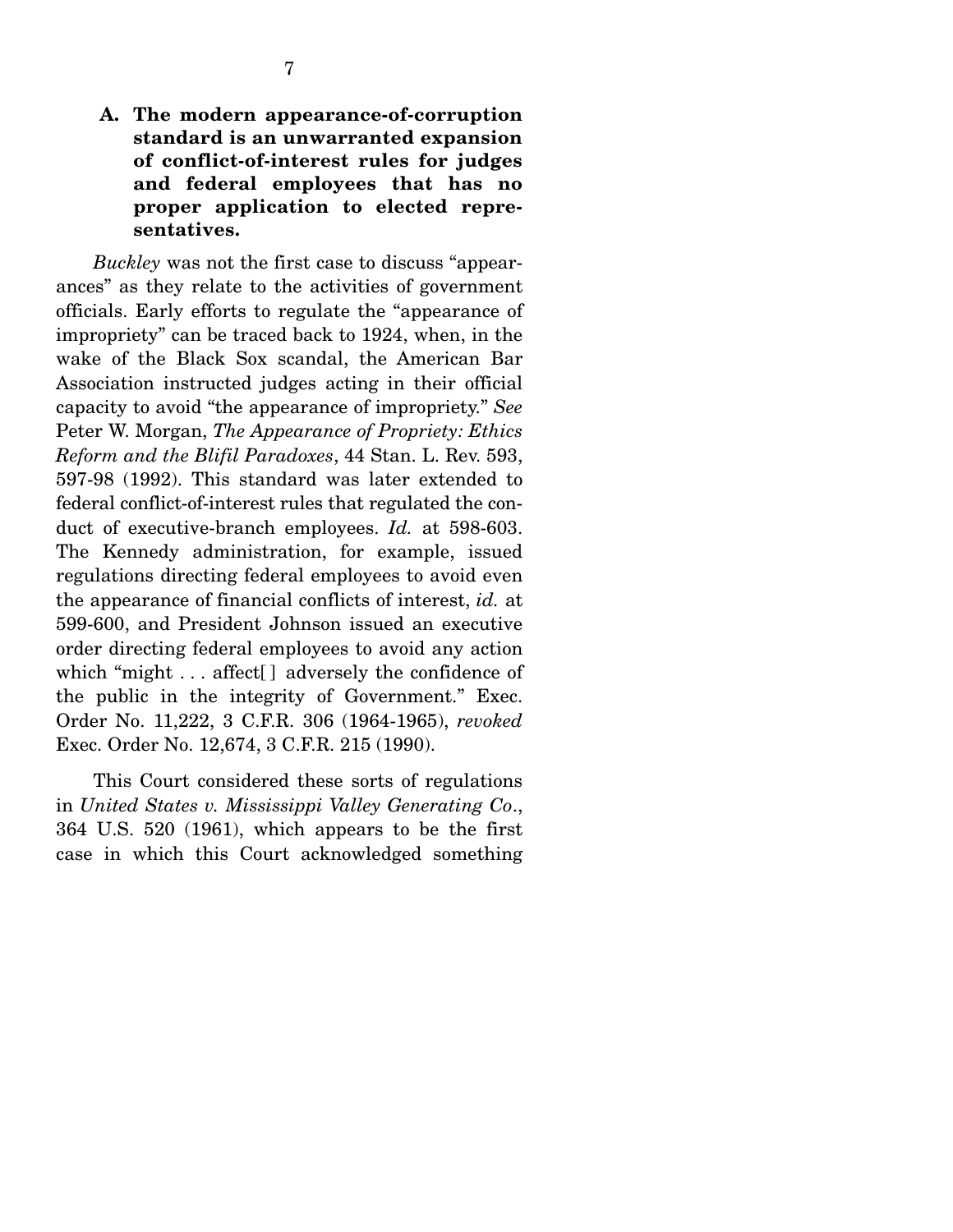tract. The Government defended by arguing that the contract was unenforceable because a government employee involved in the negotiations had a conflict of interest in violation of a federal conflict-of-interest statute. In holding the contract unenforceable, the Court cited the concern that the public's "faith in those who govern" might be "shattered when high officials and their appointees engage in activities which arouse suspicions of malfeasance and corruption." *Id.* at 562.

*Mississippi Valley* was not a First Amendment case and was not cited in *Buckley v. Valeo*, but the case that ultimately was cited in *Buckley* to support the appearance-of-corruption standard says much the same thing. That case, *United States Civil Service Commission v. National Association of Letter Carriers*, 413 U.S. 548 (1973), dealt with the constitutionality of regulations adopted under the Hatch Act. Those regulations provided that "[t]he head of an agency may prohibit or limit the participation of an employee or class of employees of his agency in [certain partisan political activities], if participation in the activity would interfere with the efficient performance of official duties, or create a conflict or *apparent* conflict of interests." *Id.* at 576 n.21 (emphasis added). In upholding those regulations, this Court held that "it is not only important that the Government and its employees in fact avoid practicing political justice, but it is also critical that they appear to the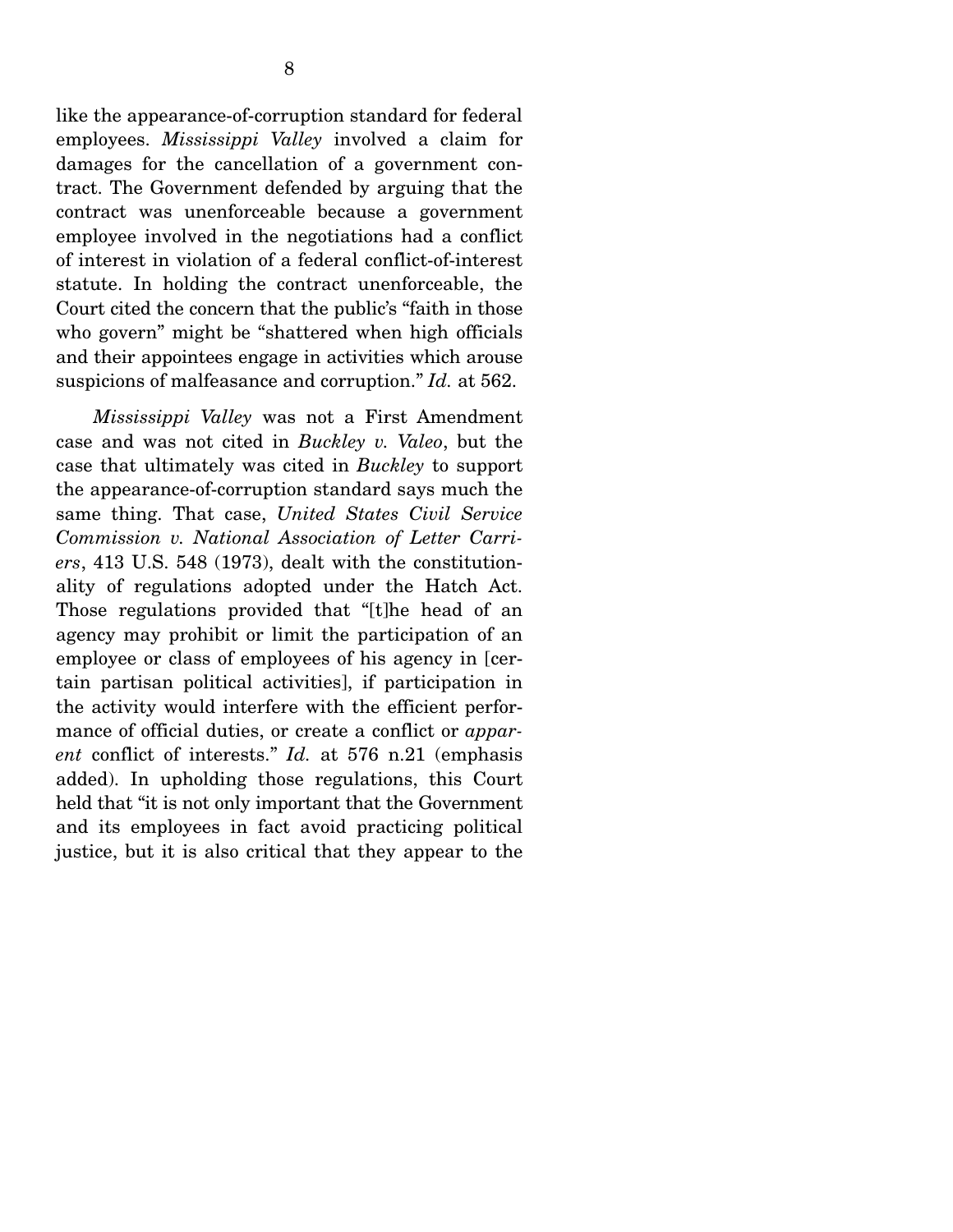public to be avoiding it, if confidence in the system of representative Government is not to be eroded to a disastrous extent." *Id.* at 565.

 In *Buckley v. Valeo*, this Court extended the principles announced in *Letter Carriers* to the realm of partisan elections. 424 U.S. at 27. But in doing so this Court failed to consider the very different roles played by civil servants and judges, on one hand, and elected representatives, on the other. Civil servants' and judges' primary duty is to the law, which they are expected – and in many cases constitutionally required – to administer neutrally, without bias or favoritism. *See Letter Carriers*, 413 U.S. at 564-655 ("[E]mployees in the Executive Branch of the Government, or those working for any of its agencies . . . are expected to enforce the law and execute the programs of the Government without bias or favoritism for or against any political party or group or the members thereof."); *Caperton v. A. T. Massey Coal Co.*, 556 U.S. 868, 891 (2009) (Roberts, C.J., dissenting) ("All judges take an oath to uphold the Constitution and apply the law impartially[.]"). Elected representatives, by contrast, are not expected to be impartial or apolitical. Indeed, our entire system of partisan elections is premised on the notion that, once in office, elected representatives are expected to behave as partisans and represent the various constituencies that helped them get elected.

 This Court's recognition of these different roles is well illustrated by this Court's recent decisions in *Caperton v. A. T. Massey Coal Co.*, 556 U.S. 868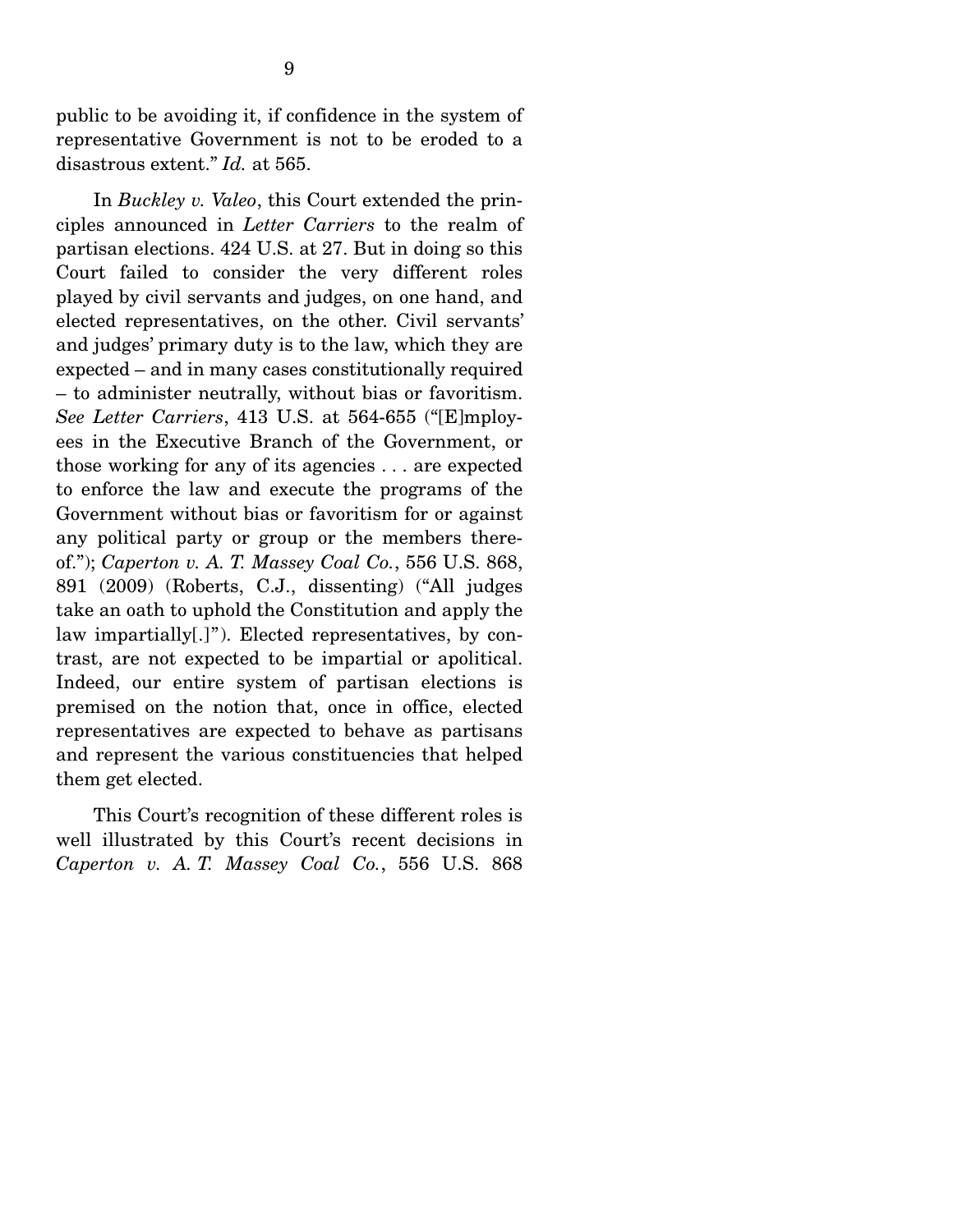(2009), and *Citizens United v. FEC*, 558 U.S. 310 (2010). Both cases involved independent political expenditures. In *Caperton*, this Court held that, in some circumstances, large independent expenditures in support of judicial candidates may require those candidates to recuse themselves from cases involving litigants who funded the expenditures. But this Court saw no similar danger from independent expenditures in *Citizens United* precisely because of the nature of representative politics:

Favoritism and influence are not . . . avoidable in representative politics. It is in the nature of an elected representative to favor certain policies, and, by necessary corollary, to favor the voters *and contributors* who support those policies. It is well understood that a substantial and legitimate reason, if not the only reason, to cast a vote for, *or to make a contribution to*, one candidate over another is that the candidate will respond by producing those political outcomes the supporter favors. Democracy is premised on responsiveness.

*Citizens United*, 558 U.S. at 359 (quoting *McConnell*, 540 U.S. at 297 (opinion of Kennedy, J.)) (emphasis added).

 As *Citizens United* also makes clear, another difference between campaign-finance laws and judicialrecusal standards is the impact of the regulations on non-government actors. Campaign-finance laws like the biennial aggregate limit impose broad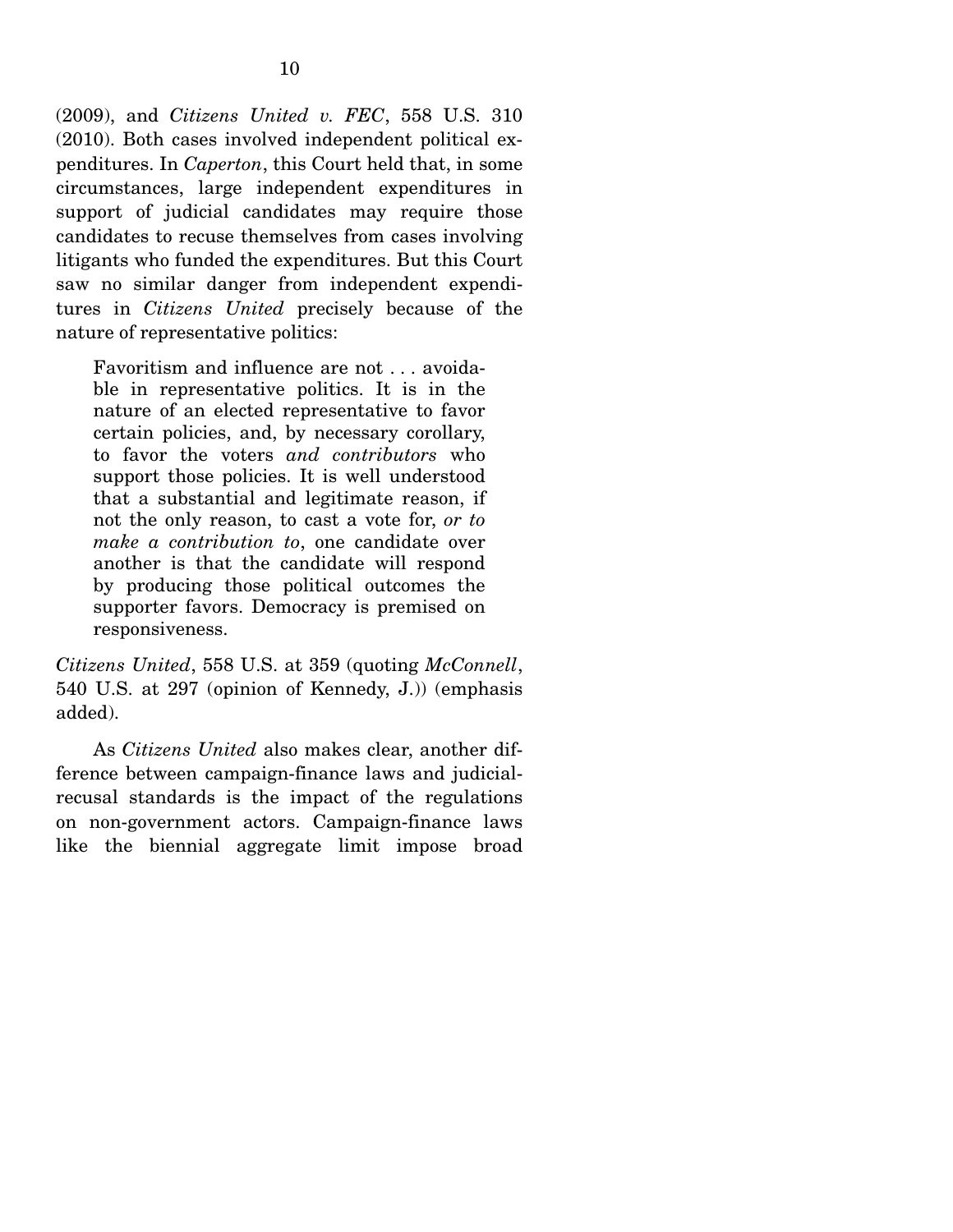prophylactic restrictions and they do so on people who are not government actors. This includes not only campaign contributors, but also non-incumbent candidates. Conflict-of-interest rules and judicial-recusal standards, by contrast, are substantially narrower; they are remedial, rather than prophylactic, and they limit only the behavior of government actors. *See Citizens United*, 558 U.S. at 360 ("*Caperton*'s holding was limited to the rule that the judge must be recused, not that the litigant's political speech could be banned."); *cf. Nev. Comm'n on Ethics v. Carrigan*, 131 S. Ct. 2343, 2347-50 & n.3 (2011) (discussing the history of legislative- and judicial-recusal rules, and noting that "restrictions on . . . speech during elections are a different matter").

 In short, *Buckley*'s extension of the appearanceof-corruption standard from federal employees and judges to elected officials was too hasty. It has tended to hold elected officials to an appearance of impartiality that is not applicable to elected representatives, and it has ignored the fact that the burdens of campaign-finance laws are not borne by representatives alone, but are also borne by the contributors who are prevented from associating with the candidates of their choice.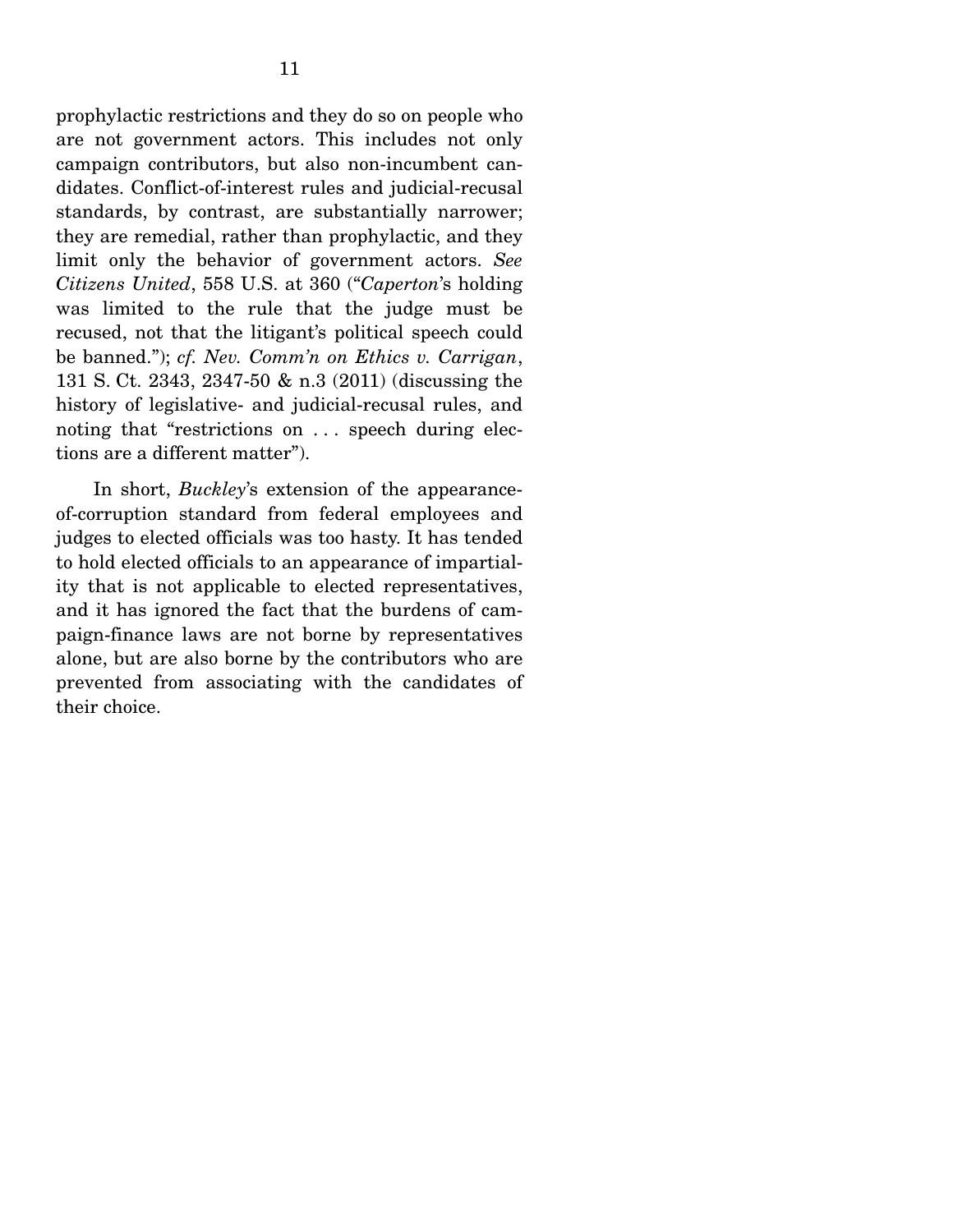## **B. When applied to elected representatives, the appearance-of-corruption standard deprives the public of important information about the state of the government.**

 As discussed above, much of what proponents of campaign-finance restrictions deride as the "appearance of corruption" is nothing more than the generic favoritism and influence that is at the heart of representative politics. But even to the extent the public is upset by what it believes to be the appearance of *quid pro quo* corruption, that problem is less about campaign financing and more about the unchecked ability of politicians to reward powerful supporters. *See*  Steven M. Simpson, *Judicial Abdication and the Rise of Special Interests*, 6 Chap. L. Rev. 173, 173 (2003) ("[M]odern government has a lot to offer, and its constituents are increasingly all too eager to pursue it."). Some of those supporters will be financial backers, but others will be heads of civic or advocacy groups, prominent politicians, celebrities, or other sources of election-year support. Financial supporters are surely the most easily identified members of this cohort, but there is absolutely no reason to believe they are its *only* members. Restrictions on campaign financing designed to eliminate the "appearance of corruption" do not address the core problem of seemingly corrupt favoritism – they simply cover up its most visible manifestation, allowing the rest to continue unobserved.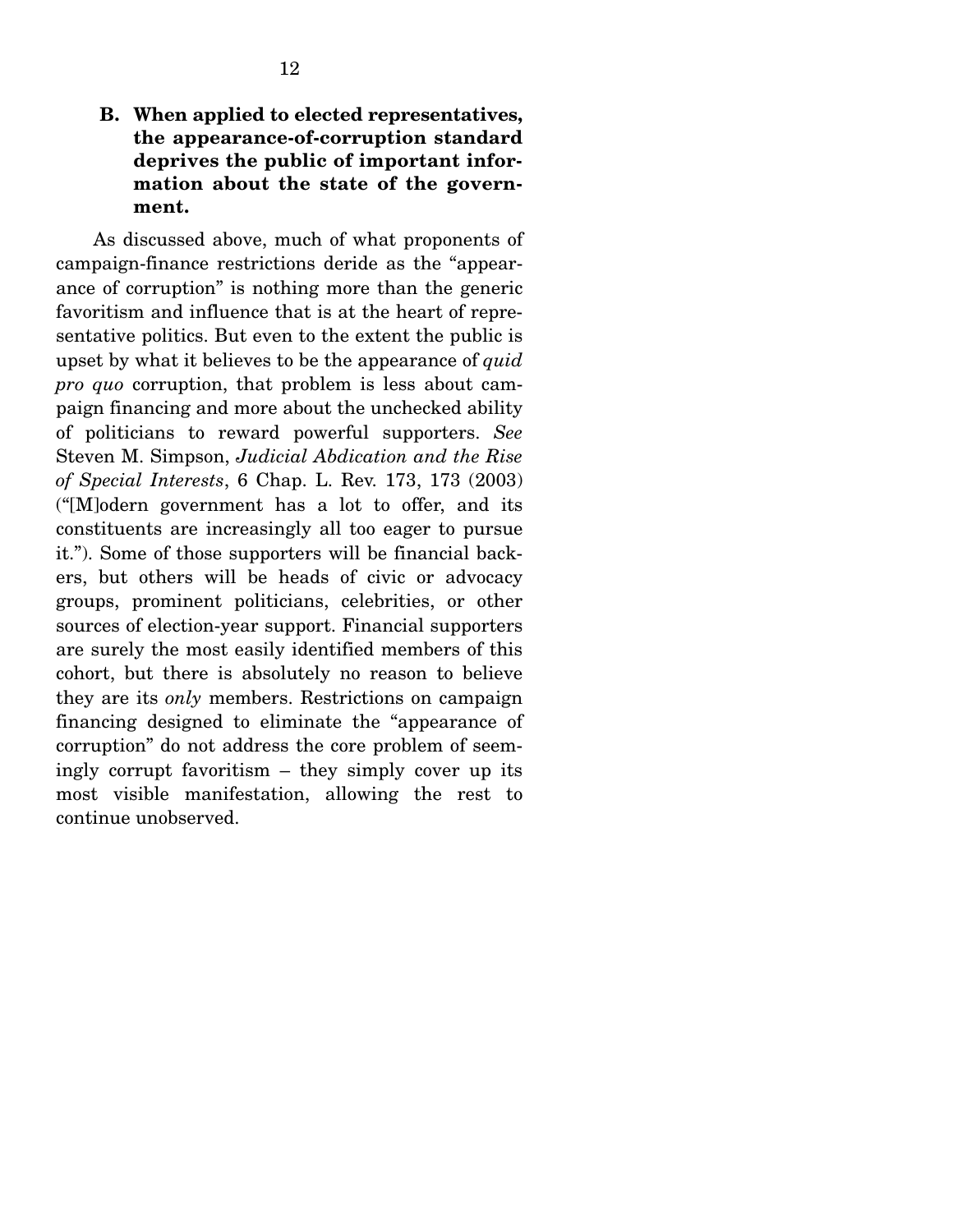Covering up the potential for abuse of government power in order to lull the public into a false sense of trust is not a legitimate use of government power. To the contrary, as explained below, the suspicion engendered by the appearance of corruption is a healthy part of our constitutional system; it makes citizens alert to opportunities for abuse and enables voters to respond at the ballot box. Government efforts to short-circuit this process by stamping out the appearance of corruption deprive voters of necessary information, and, not coincidentally, make it more difficult to remove incumbents from office.

 It is important to note, first, that the appearanceof-corruption standard only does work when the underlying activities are not *actually* corrupt. "If the campaign finance system leads to actual corruption, then that may be a constitutionally sufficient justification for the state to infringe on free speech rights, in which case the 'appearance of corruption' basis is superfluous." Bradley A. Smith, *Faulty Assumptions and Undemocratic Consequences of Campaign Finance Reform*, 105 Yale L.J. 1049, 1067 n.113 (1996). Thus, the question raised by the appearance-of-corruption standard is whether the government has a compelling or important interest in prohibiting peaceful political activity that is not, in fact, corrupt, but that nevertheless raises the public's suspicions.

 The answer to that question is surely no. The appearance of *quid pro quo* corruption does not arise in a vacuum; it arises where there are opportunities to abuse government power for private gain.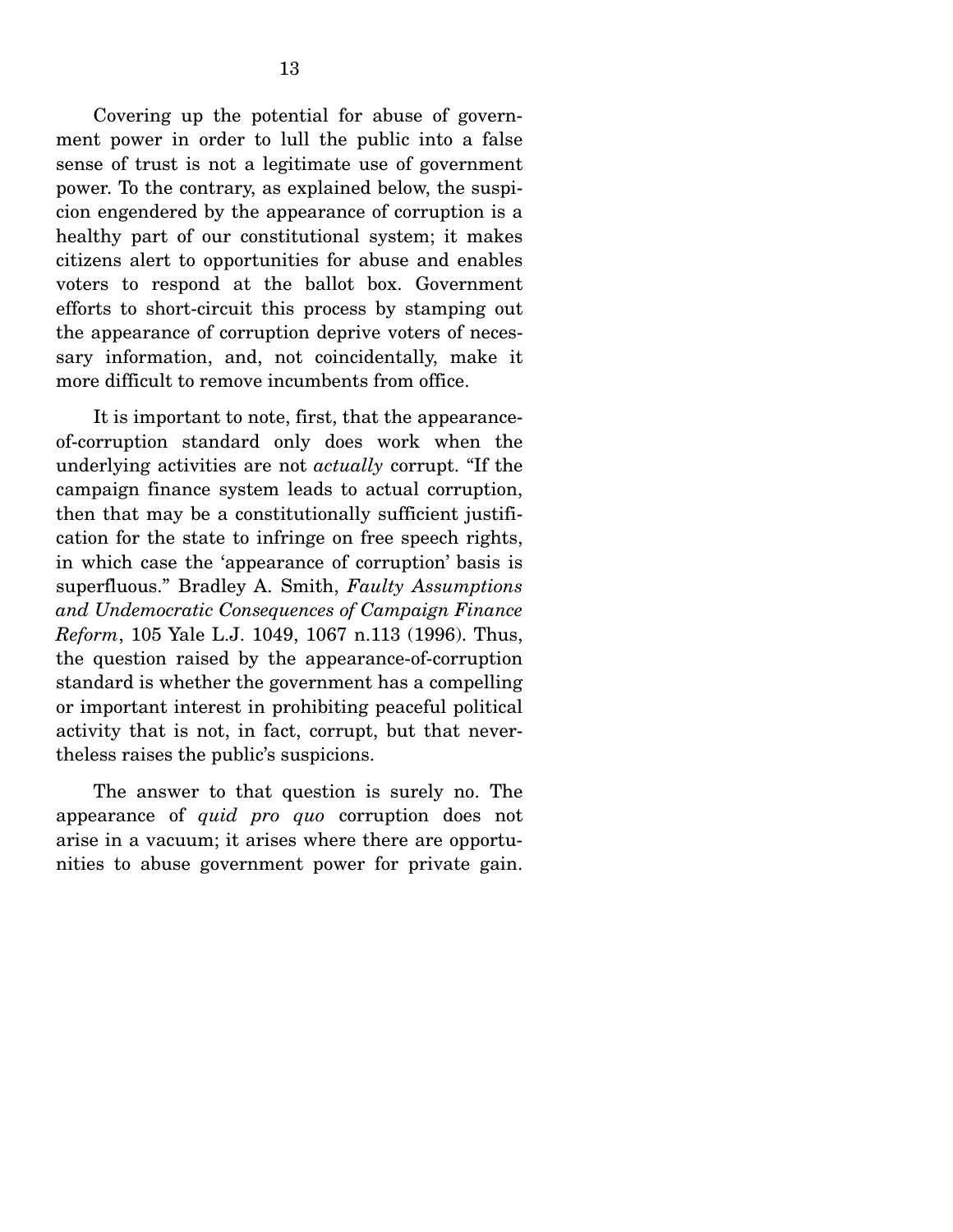Antecedent to this, however, is government power itself, which carries with it the opportunity for such abuse. *See* Letter from John Emerich Edward Dalberg, Lord Acton, to Bishop Mandell Creighton (Apr. 5, 1887) ("Power tends to corrupt, and absolute power corrupts absolutely."), *available at* http://oll. libertyfund.org/title/2201/203934; Letter from James Madison to Thomas Jefferson (Oct. 17, 1788), *in James Madison: Writings*, at 418, 421 (Jack N. Rakove ed. 1999) ("Wherever there is an interest and power to do wrong, wrong will generally be done...."). For this very reason, if voters believe that political contributions appear corrupt, they have received an important signal; they have been reminded of the dangers that are inherent in whatever amount of power has been delegated to the government. *Cf.* Stephen Ansolabehere & James M. Snyder, Jr., *Money and Institutional Power*, 77 Tex. L. Rev. 1673, 1673 (1999) (arguing that political money will tend to follow institutional power).

 Because government power in the United States is supposed to be constrained by constitutional limits, the public has an interest in monitoring the appearance of corruption. If the appearance of corruption is on the rise, it suggests that government power has exceeded those limits. And, indeed, "the abandonment of limitations on federal power has led to greater special-interest pressure in no small part simply because it has made the federal government more attractive to lobby." Peter W. Morgan & Glenn H. Reynolds, *The Appearance of Impropriety: How the*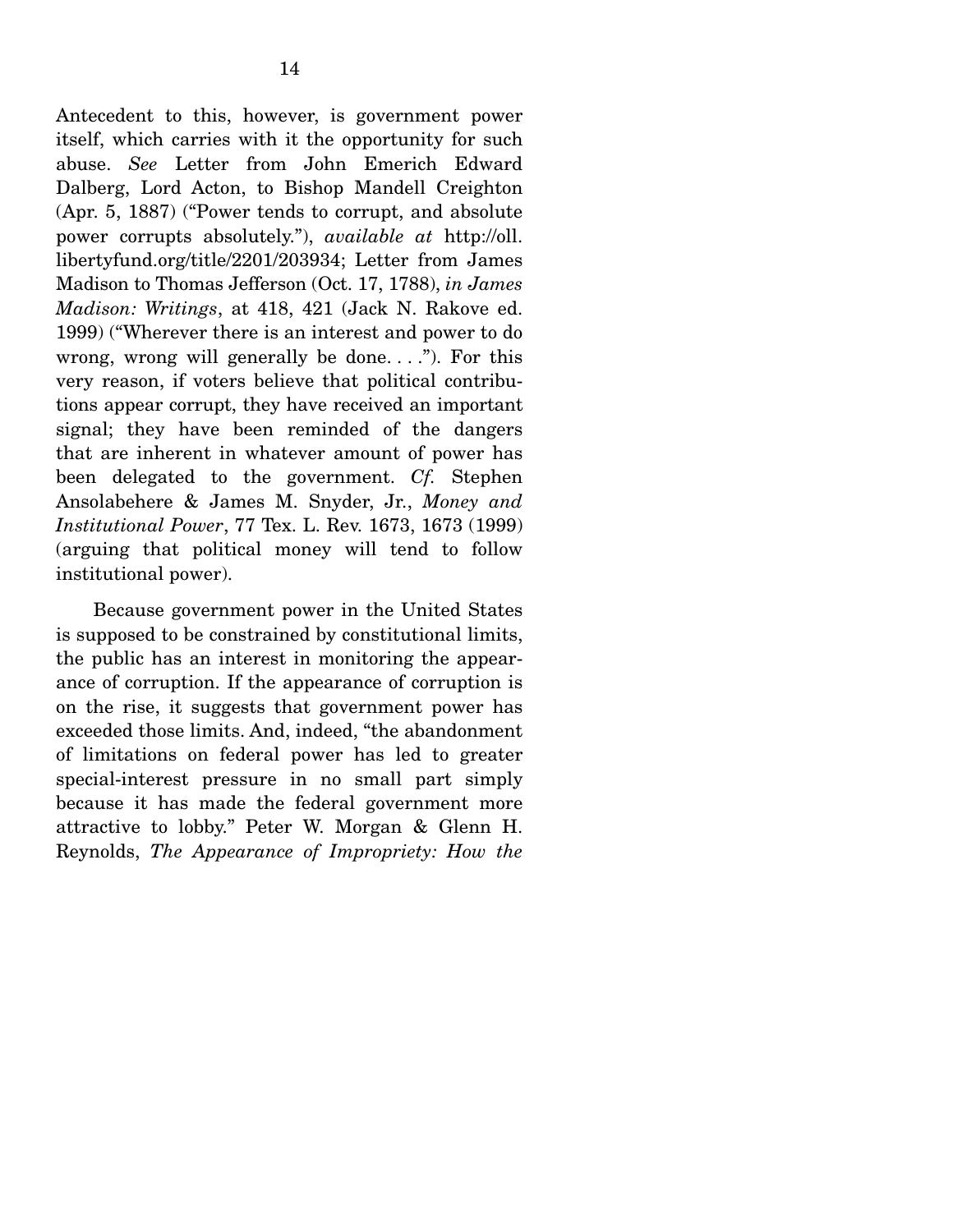*Ethics Wars Have Undermined American Government, Business, and Society* 193 (1997). *See also* John R. Lott, Jr., *A Simple Explanation for Why Campaign Expenditures Are Increasing: The Government Is Getting Bigger*, 43 J.L. & Econ. 359 (2000) (arguing that growth in campaign spending is attributable, in significant part, to growth in the federal budget). This, in turn, "has caused many Americans to fear, rightly, that many federal programs are simply disguised ways for the well-connected to pick their pockets, or otherwise push them around." Morgan & Reynolds, *supra*, at 193.

 If the public believes that government has exceeded its constitutional limits and that public power is routinely being used to serve private ends, the public may well be motivated to take political action to restore those limits. Thus, the appearance of *quid pro quo* corruption might be thought of as the canary in the constitutional coal mine. Just as coal miners would understandably be alarmed to see their canary looking unwell, Americans are understandably alarmed by what they believe to be the appearance of *quid pro quo* corruption. But what the appearanceof-corruption standard ignores is that these are situations in which people *should* be alarmed. The government is no more justified in eliminating the appearance of corruption to improve public confidence in democracy than a mine foreman would be justified in removing an unwell canary to improve employee confidence in safety conditions. In either case, the underlying danger – be it unchecked government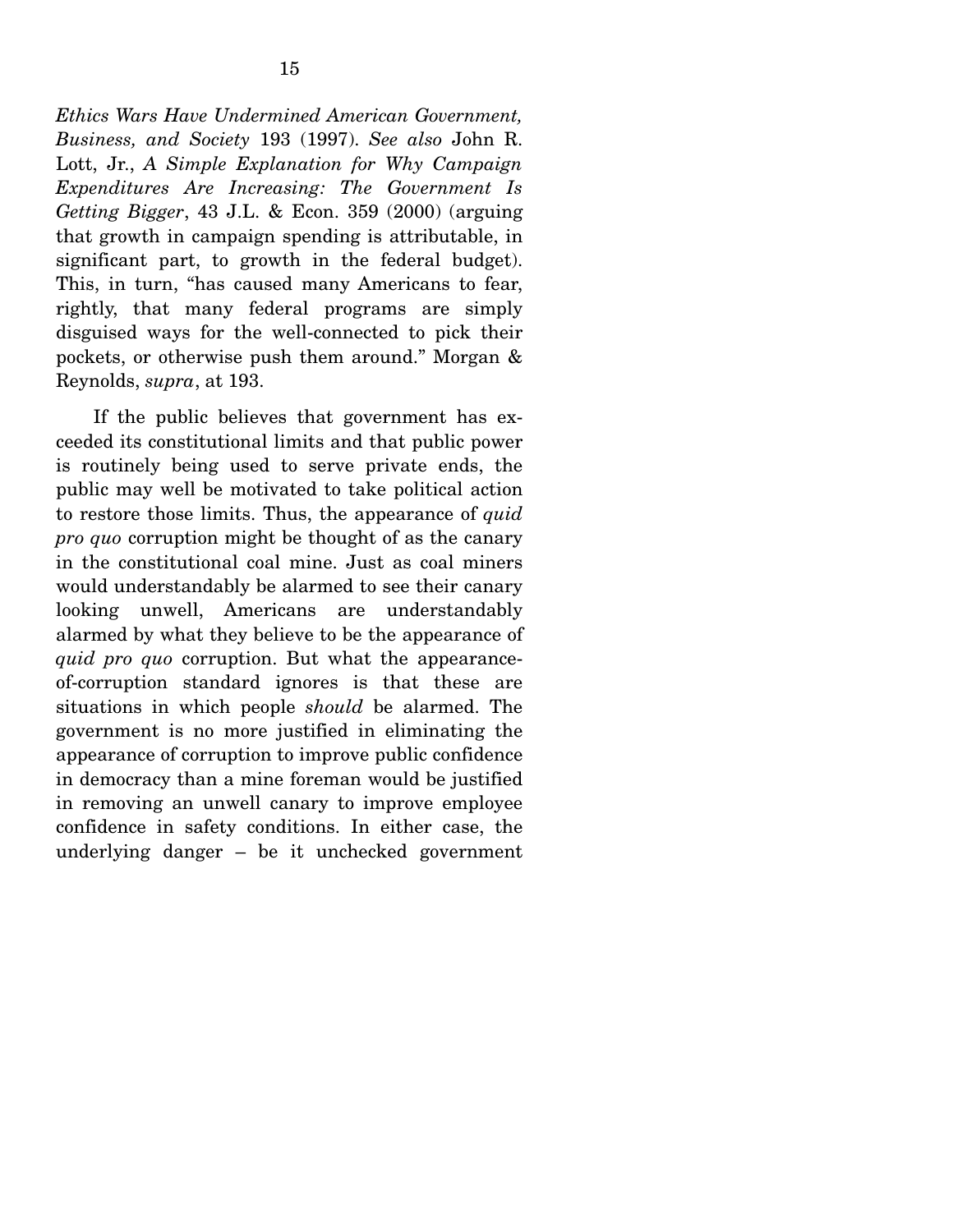power to dispense political favors or toxic gas – remains. The only difference is that those who stand to be harmed have been made unaware of that danger.

 In such a situation, one cannot help but question Congress's motives in attempting to eliminate the appearance of corruption. And, indeed, the debates surrounding the enactment of the Federal Election Campaign Act, which first imposed biennial aggregate limits on contributions to federal candidates, suggest that the harm most feared by many of its supporters was not an abstract harm to democracy, but rather the harm to their own reputations that would be caused by their ability to dispense political favors:

- Senator George McGovern: "[T]hose of us who run for office can profess that the campaign contributions we receive do not in any way control our votes, but I venture to say that not many believe it." 120 Cong. Rec. S4553 (daily ed. Mar. 27, 1974).
- Senator Hugh Scott: "Regardless of the motives of the donor, or the intentions of the recipient candidate, there appears to be an appearance of impropriety. I regret that this is so, because such charges are usually unfounded, but like the proverbial wife of Julius Caesar, we must be above and beyond reproach." *Hearings on S. 1103, S. 1954, S. 2417, & S.3 Before the Subcomm. on Privileges & Elections*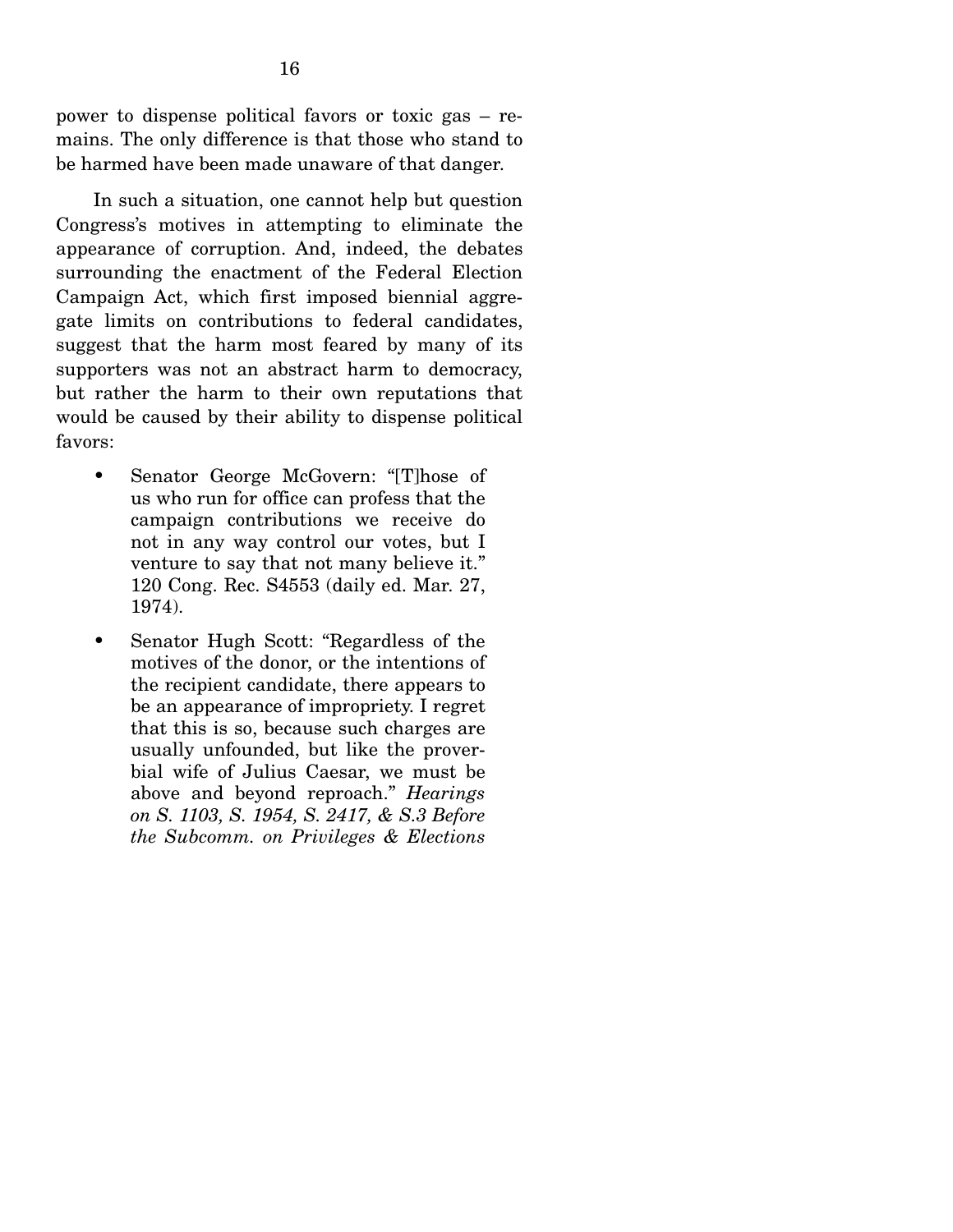*of the S. Comm. on Rules & Admin.*, 93d Cong. 33 (1973).

- Senator James Abourezk: "It is really the appearance of corruption that harms *us*, I think, more than any corruption that does go on, because there are certain controversial amendments up today that I would like to vote for, but because I received contributions from dairy farmers around the country, I am almost afraid to vote for them because it is set up now in the press that anybody who does vote for them who has taken money from the dairy farmers has been bought off." *Hearings on S. 372 Before the Subcomm. on Privileges & Elections of the S. Comm. on Rules & Admin.*, 93d Cong. 207 (1973) (emphasis added).
- Senator Philip Hart: "I like to think that I have never been influenced by a political contribution. But I am darn sure that there are many people in Michigan who believe I have been. I am just certain that when they look at my returns and see substantial labor contributions that they say, 'That is why he votes the way he does.' " *Federal Election Campaign Act of 1973: Hearings on S. 372 Before the Subcomm. on Commc'ns of the S. Comm. on Commerce*, 93d Cong. 78 (1973).

 To be sure, elected officials may well prefer to wield government power without fear that voters will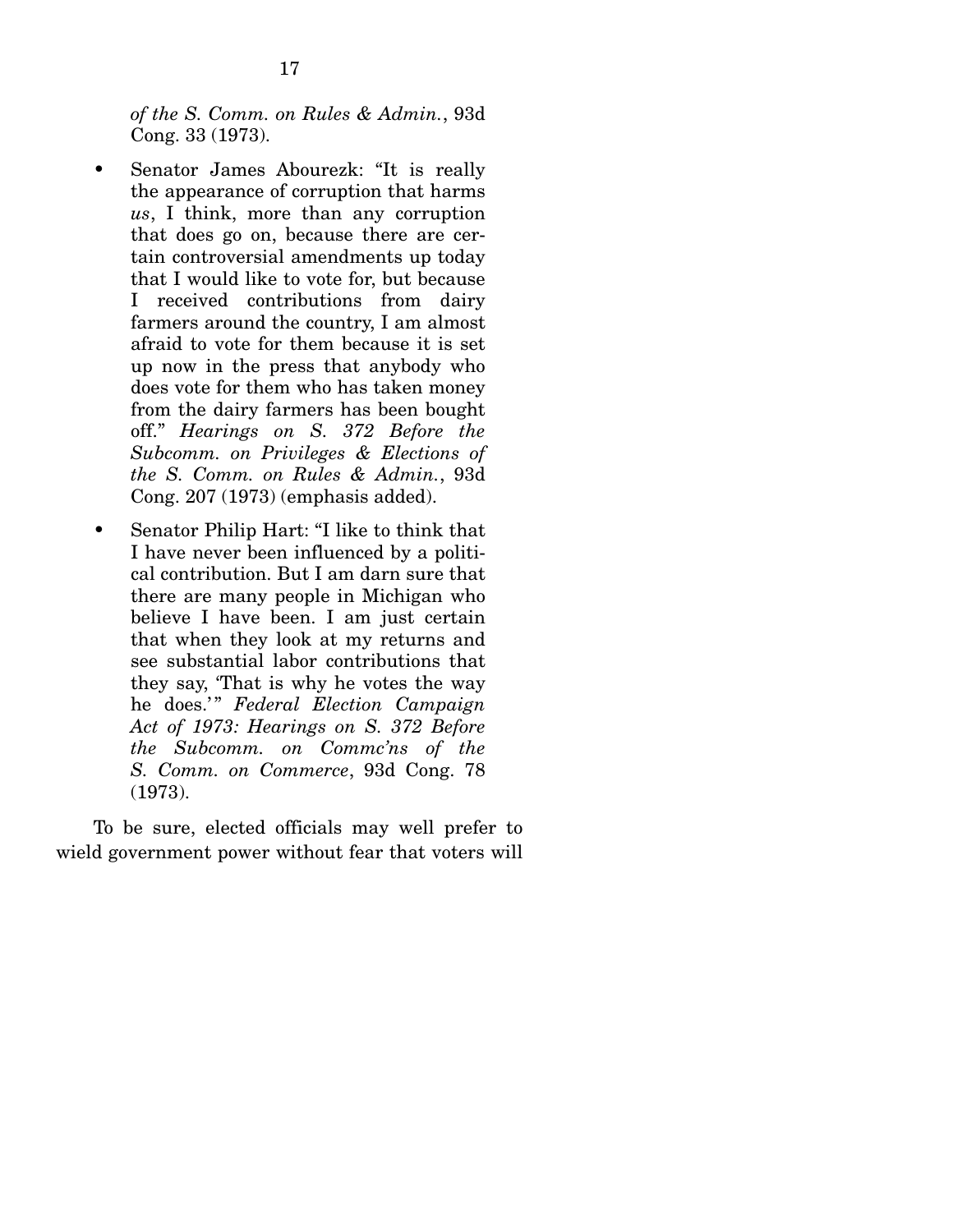become suspicious of them. *See* John Samples, *The Fallacy of Campaign Finance Reform* 112 (2006) (observing that, under the appearance-of-corruption standard, "[t]he presumption of liberty becomes . . . a concern of public relations."). But it seems unlikely that the Founders would have considered promoting this sort of trust to be a sufficient basis for restricting individual liberty. Indeed, the Founders were well aware that government power could be used to benefit favored political factions but wisely rejected restrictions on liberty as a means of addressing that problem:

Liberty is to faction what air is to fire, an aliment without which it instantly expires. But it could not be a less folly to abolish liberty, which is essential to political life, because it nourishes faction than it would be to wish the annihilation of air, which is essential to animal life, because it imparts to fire its destructive agency.

*The Federalist No. 10*, at 73 (James Madison) (Clinton Rossiter ed., 1961).

 It may be the case that the appearance of corruption is an unavoidable symptom of having an expansive government that wields enormous power to dispense political favors or punishment. But unpleasant symptoms, while distressing to those who suffer from them, also make those people more acutely aware of underlying problems and, in turn, allow them to take action to address those problems. *Cf.*  William Manchester, *The Last Lion: Winston Spencer*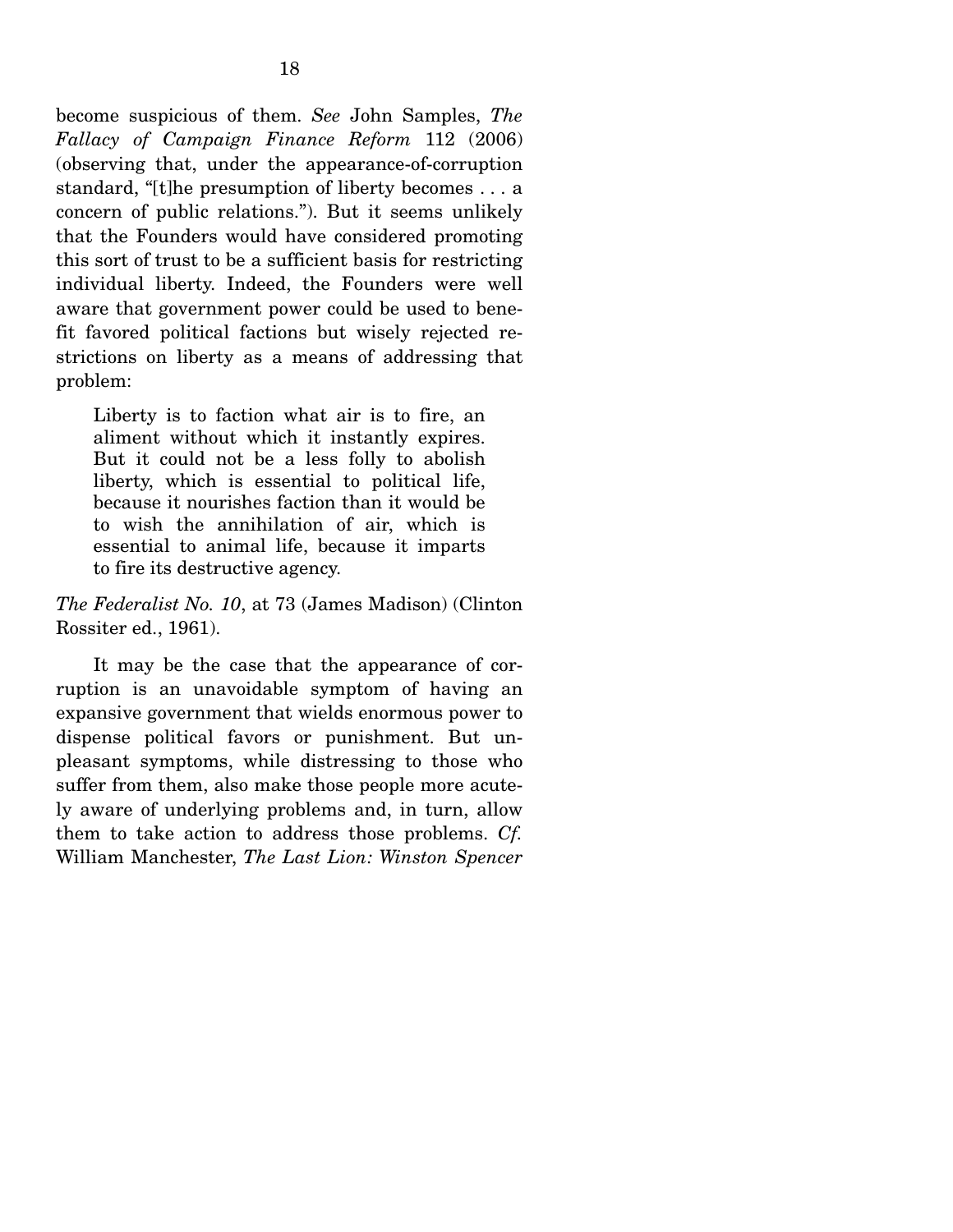*Churchill, Visions of Glory 1874-1932*, 348 (1983) (quoting Churchill, "Criticism may not be agreeable, but it is necessary. It fulfills the same function as pain in the human body. It calls attention to an unhealthy state of things."). The appearance-ofcorruption standard has allowed government to cut off this process in the political realm, undermining the ability of the People to monitor the growth of government power and the dangers that attend it. It is doubtful that those who wrote and ratified the Constitution would have considered the concealment of evidence of the expansion of government from the public to be even a legitimate interest – let alone an "important" or "compelling" one.

### **II. The Appearance-of-Corruption Standard Conflicts with Basic First Amendment Principles.**

 In addition to undermining the ability of Americans to monitor the growth of government power, the appearance-of-corruption standard conflicts with several fundamental First Amendment principles. As discussed below, the appearance-of-corruption standard encourages the prohibition of modes of political expression based entirely on public opinion, is inherently subjective, and invites reliance on unreliable evidence (or even pure speculation and conjecture). In short, the appearance-of-corruption standard provides none of the protection that the First Amendment demands.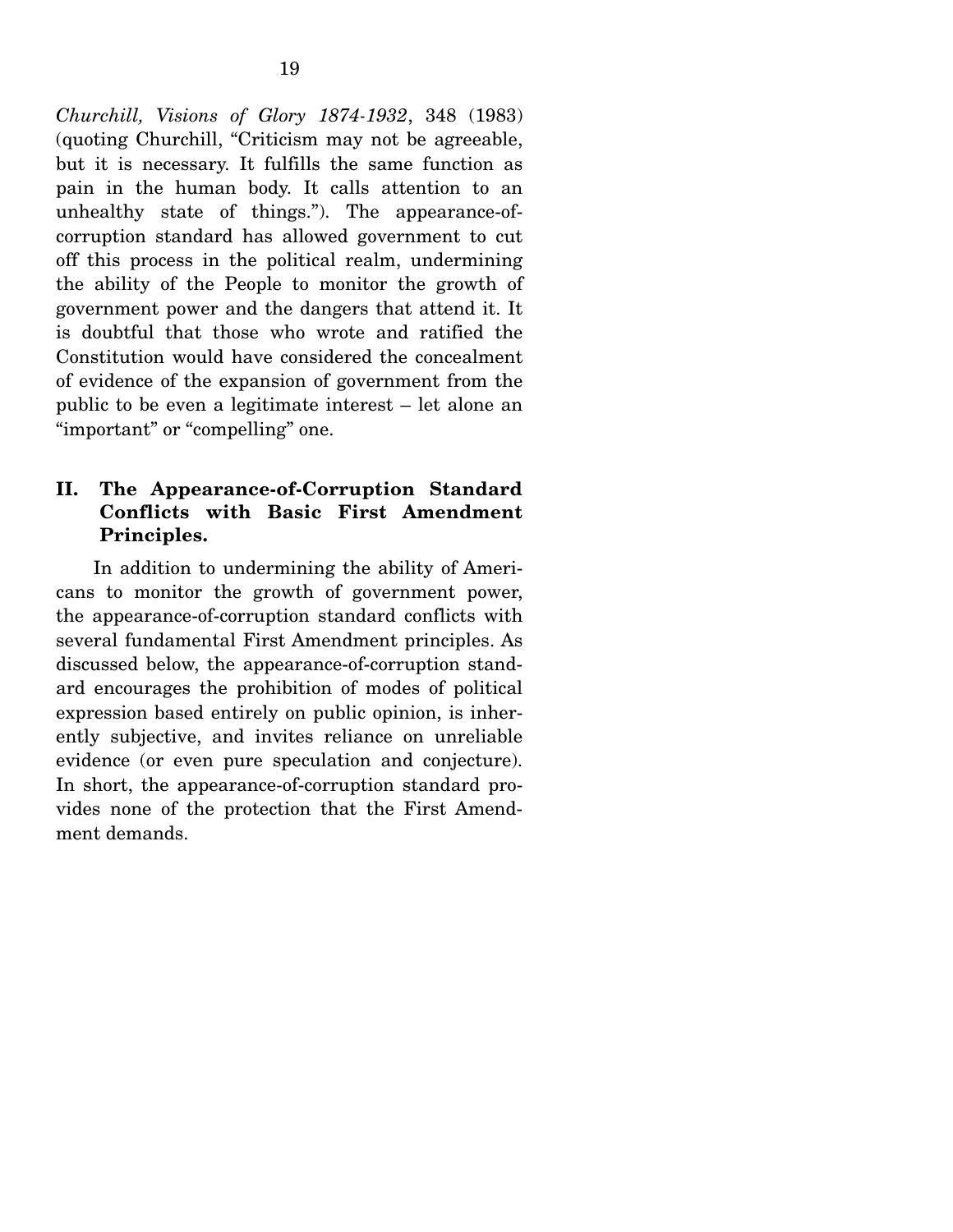## **A. The appearance-of-corruption standard permits the prohibition of modes of speech and association merely because the public does not like them.**

 There are few propositions more fundamental in First Amendment law than that political speech and association cannot be restricted merely because they are upsetting or unpopular. *See*, *e.g.*, *Snyder v. Phelps*, 131 S. Ct. 1207, 1220 (2011) ("As a Nation we have chosen . . . to protect even hurtful speech on public issues to ensure that we do not stifle public debate."); *Ariz. Free Enter. Club's Freedom Club PAC v. Bennett*, 131 S. Ct. 2806, 2828 (2011) ("[T]he whole point of the First Amendment is to protect speakers against unjustified government restrictions on speech, even when those restrictions reflect the will of the majority."); *Boy Scouts of Am. v. Dale*, 530 U.S. 640, 660 (2000) ("The First Amendment protects expression, be it of the popular variety or not."). The appearance-ofcorruption standard turns this fundamental principle on its head by allowing speech and association to be restricted based exclusively on the fact that the public – or the subset of the public vocal enough to capture the attention of legislators – does not care for it.

 As discussed above, *supra* I.B., the appearanceof-corruption standard only does work when the underlying activities are not demonstrably corrupt. And it is no answer to say that the appearance-ofcorruption standard is necessary because genuine corruption is difficult to detect. This Court has, in contexts far removed from the political speech that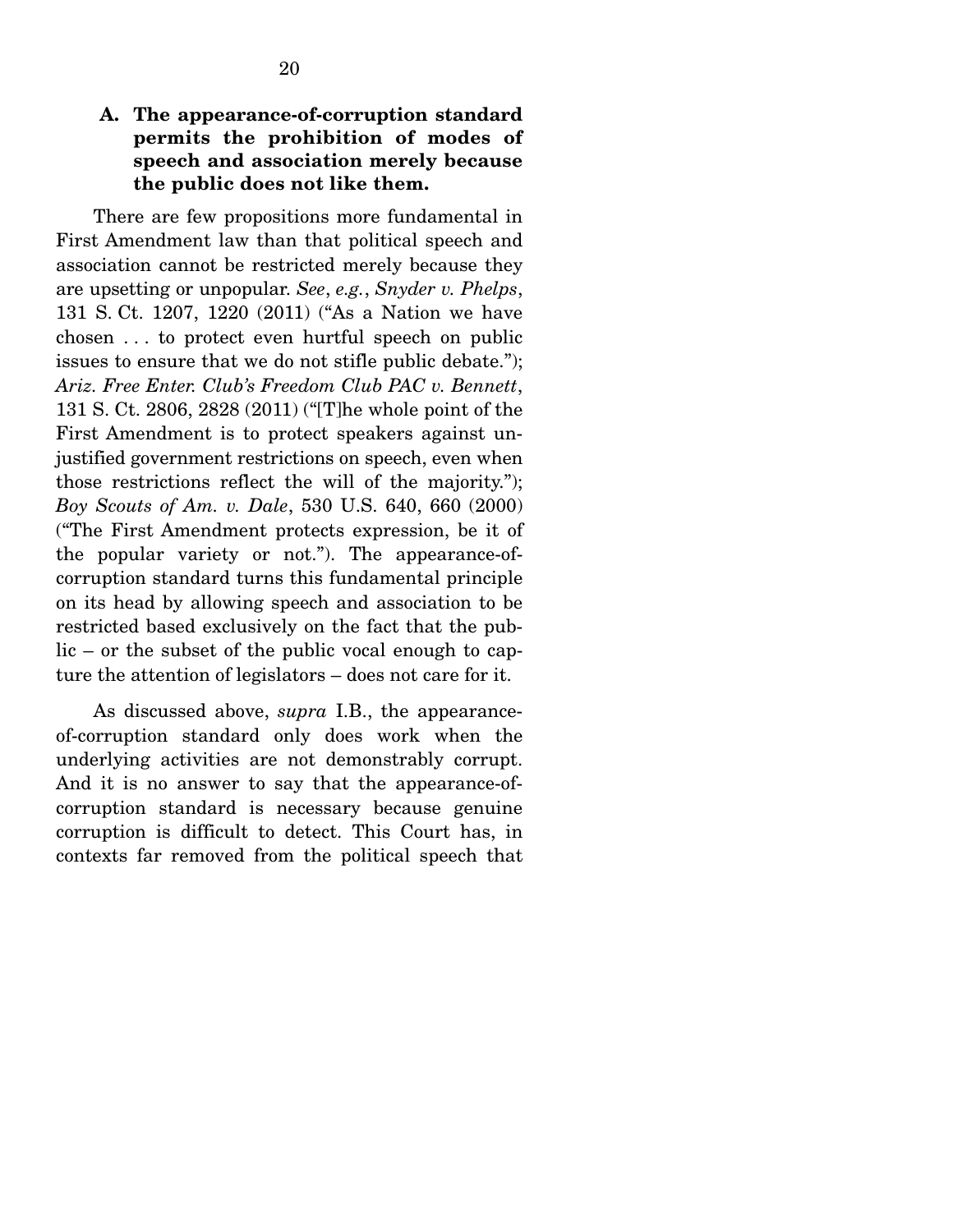lies at the core of First Amendment protection, squarely rejected the notion that "[p]rotected speech . . . become[s] unprotected merely because it resembles the latter." *Ashcroft v. Free Speech Coal.*, 535 U.S. 234, 255 (2002) (rejecting argument that prohibition on virtual child pornography was necessary because of the difficulty of distinguishing it from actual child pornography). Thus, regulating appearances cannot be justified as a prophylaxis against actual corruption.

 Instead, the appearance-of-corruption standard is premised on the notion that some modes of peaceful political speech and association – such as the making of political contributions – may be prohibited based purely on the fact that the public is disturbed by those modes of speech and association. But this, too, runs headlong into well established First Amendment precedent, most notably, *Texas v. Johnson*, 491 U.S. 397 (1989), and *United States v. Eichman*, 496 U.S. 310 (1990).

 In *Texas v. Johnson*, this Court considered the constitutionality of a Texas law that prohibited flag desecration. Texas defended the law by arguing, in part, that the law did not seek to prohibit all words or expressive conduct critical of the flag or national unity, but rather that the law merely prohibited a particularly offensive mode of expressive conduct that, if left unchecked, may threaten national unity. 491 U.S. at 416. This Court rejected that argument, observing that the "enduring lesson [of this Court's decisions] that the government may not prohibit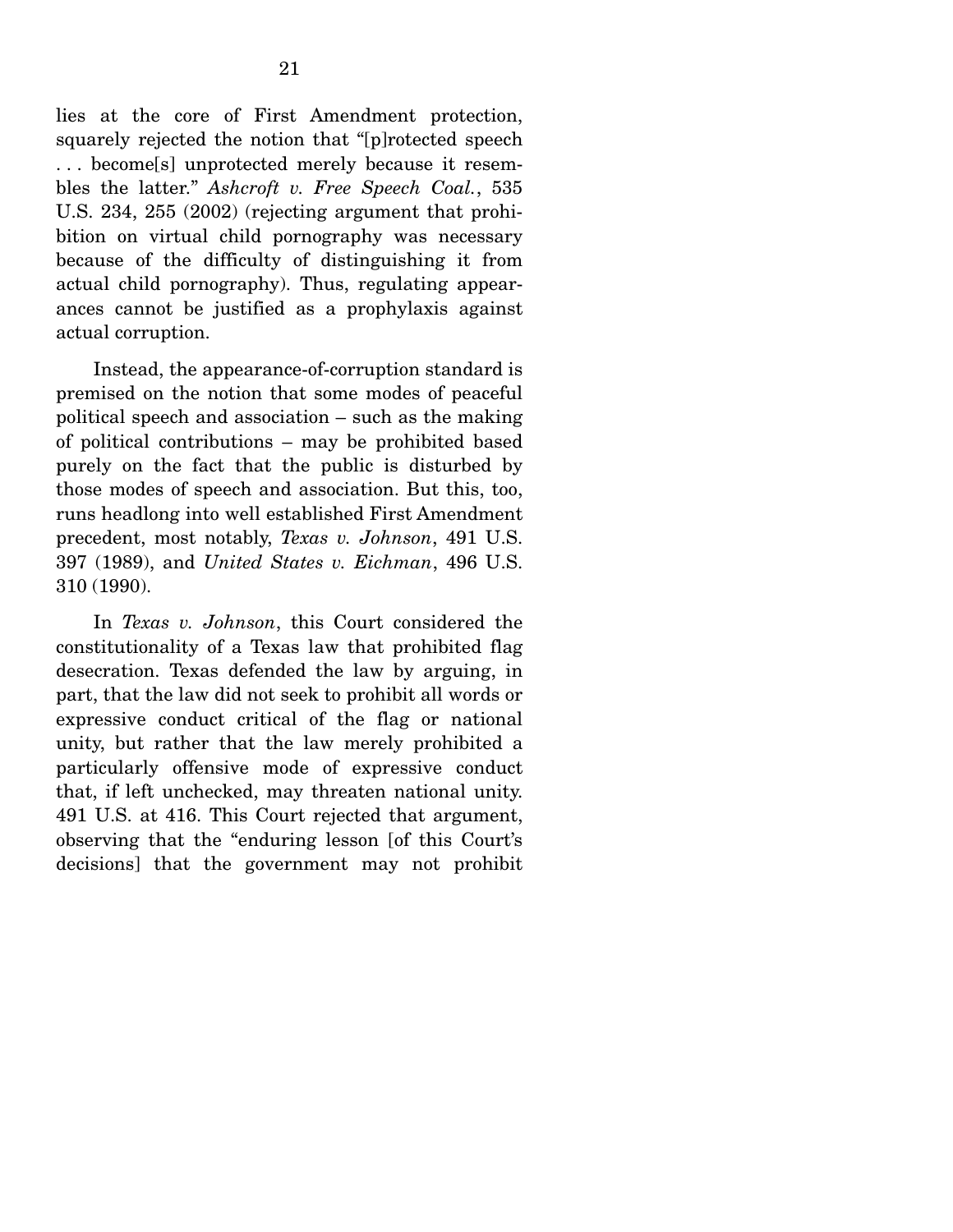expression simply because it disagrees with its message, is not dependent on the particular mode in which one chooses to express an idea." *Id.* at 416.

 This Court reaffirmed that lesson the following term, when, in *Eichman*, it invalidated a similar federal prohibition on flag desecration. As the Court noted, while government may seek to foster "[n]ational unity . . . by persuasion and example," it may not do so by proscribing otherwise peaceful political speech and association because of its "likely communicative impact." 496 U.S. at 318 (quotation marks and citations omitted).

 The appearance-of-corruption standard cannot be reconciled with the principles announced in these cases. If expressive conduct cannot be prohibited on the grounds that it will undermine "national unity," then surely it cannot be prohibited on the virtually identical grounds that it will lead to "cynical assumption[s]" about government. *Compare Johnson*, 491 U.S. at 413, *with Nixon v. Shrink Mo. Gov't PAC*, 528 U.S. 377, 390 (2000). Nevertheless, that is the aberrant holding of this Court's campaign-finance cases. As in *Eichman*, it is a holding that is "foreign to the First Amendment."  $496$  U.S. at  $318.<sup>2</sup>$ 

<sup>&</sup>lt;sup>2</sup> To make matters worse, this holding is also in conflict with the overwhelming majority of empirical studies, which have found virtually no relationship between trust in government or political efficacy and political contributions or spending. *See*, *e.g.*, David M. Primo & Jeffrey Milyo, *Campaign Finance Laws and Political Efficacy: Evidence From the States*, 5 Election L.J. (Continued on following page)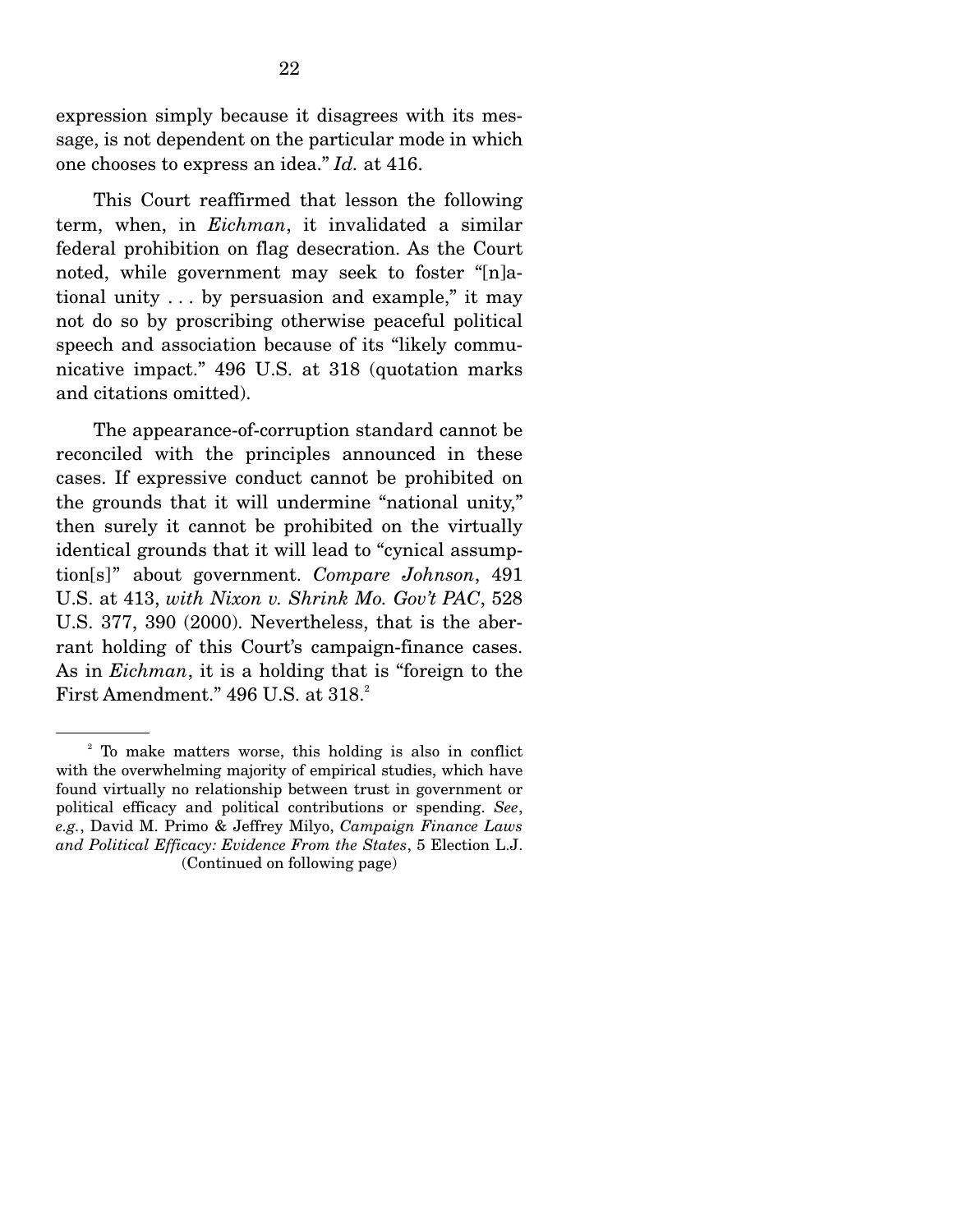### **B. The appearance-of-corruption standard lacks objectivity and has created confusion in lower courts.**

 The danger that political activity will be banned merely because it is unpopular is exacerbated by the fact that the appearance-of-corruption standard is wholly indeterminate. If the decades-long debate over campaign-finance law has proved anything, it is that the "appearance of corruption" is entirely in the eye of the beholder. For some observers – including this *amicus* – political contributions are a venerable form of political association. Others – some of whom will undoubtedly file *amicus* briefs defending the constitutionality of the biennial aggregate contribution limits – denigrate political contributions as little more than "legalized bribery." *See*, *e.g.*, Fred Wertheimer*, Supreme Court Could Create System of Legalized Bribery in Washington Depending on Its Decision in McCutcheon Case*, The Huffington Post (Feb. 21, 2013 5:02 p.m.), http://www.huffingtonpost.

<sup>23 (2006) (</sup>finding no significant effect of campaign-contribution limits on political efficacy); Nathaniel Persily & Kelli Lammie, *Perceptions of Corruption and Campaign Finance: When Public Opinion Determines Constitutional Law*, 153 U. Pa. L. Rev. 119, 122 (2004) (concluding that "trends in general attitudes of corruption seem unrelated to anything happening in the campaign finance system"); David M. Primo, *Campaign Contributions, and Appearances of Corruption, and Trust in Government*, *in Inside the Campaign Battle: Court Testimony on the New Reforms*, 285, 290 (A. Corrado *et al.* eds., 2003) (finding virtually no relationship between campaign spending and trust in government during the period after 1980).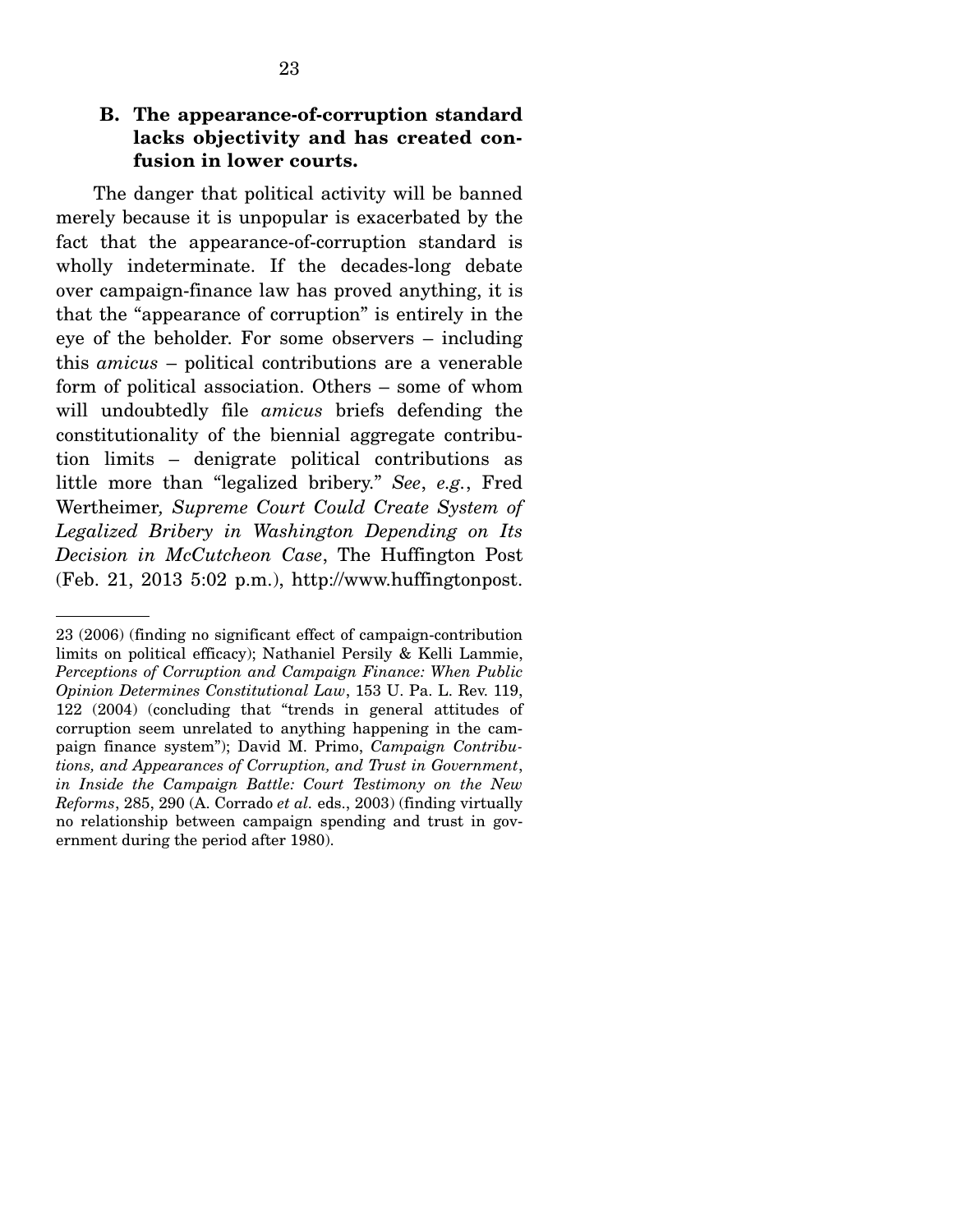com/fred-wertheimer/campaign-finance-supreme-court\_ b\_2734007.html.

 These disagreements are not surprising. The members of this very Court, after all, have long disagreed on what constitutes *actual* corruption. *Compare*, *e.g.*, *Austin v. Mich. Chamber of Commerce*, 494 U.S. 652, 659-60 (1990) (holding that "distortion" caused by corporate political spending is a form of corruption) *with Citizens United*, 558 U.S. 310, 364 (2010) (rejecting the anti-distortion theory of corruption). The even more amorphous concept of the "appearance of corruption" is even less susceptible to objective evaluation.

 The inherent subjectivity of the appearance-ofcorruption standard makes it incompatible with the First Amendment. This Court has repeatedly stressed the importance of objective standards when First Amendment rights are at stake. *See*, *e.g.*, *Snyder*, 131 S. Ct. at 1219 (" 'Outrageousness,' however, is a highly malleable standard with 'an inherent subjectiveness about it which would allow a jury to impose liability on the basis of the jurors' tastes or views, or perhaps on the basis of their dislike of a particular expression.'" (citing *Hustler Magazine v. Falwell*, 485 U.S. 46, 55 (1988))); *Ward v. Rock Against Racism*, 491 U.S. 781, 793 (1989) ("Any governmental attempt to serve purely esthetic goals by imposing subjective standards of acceptable sound mix on performers would raise serious First Amendment concerns. . . ."); *Boos v. Barry*, 485 U.S. 312, 322 (1988) ("A 'dignity' standard . . . is so inherently subjective that it would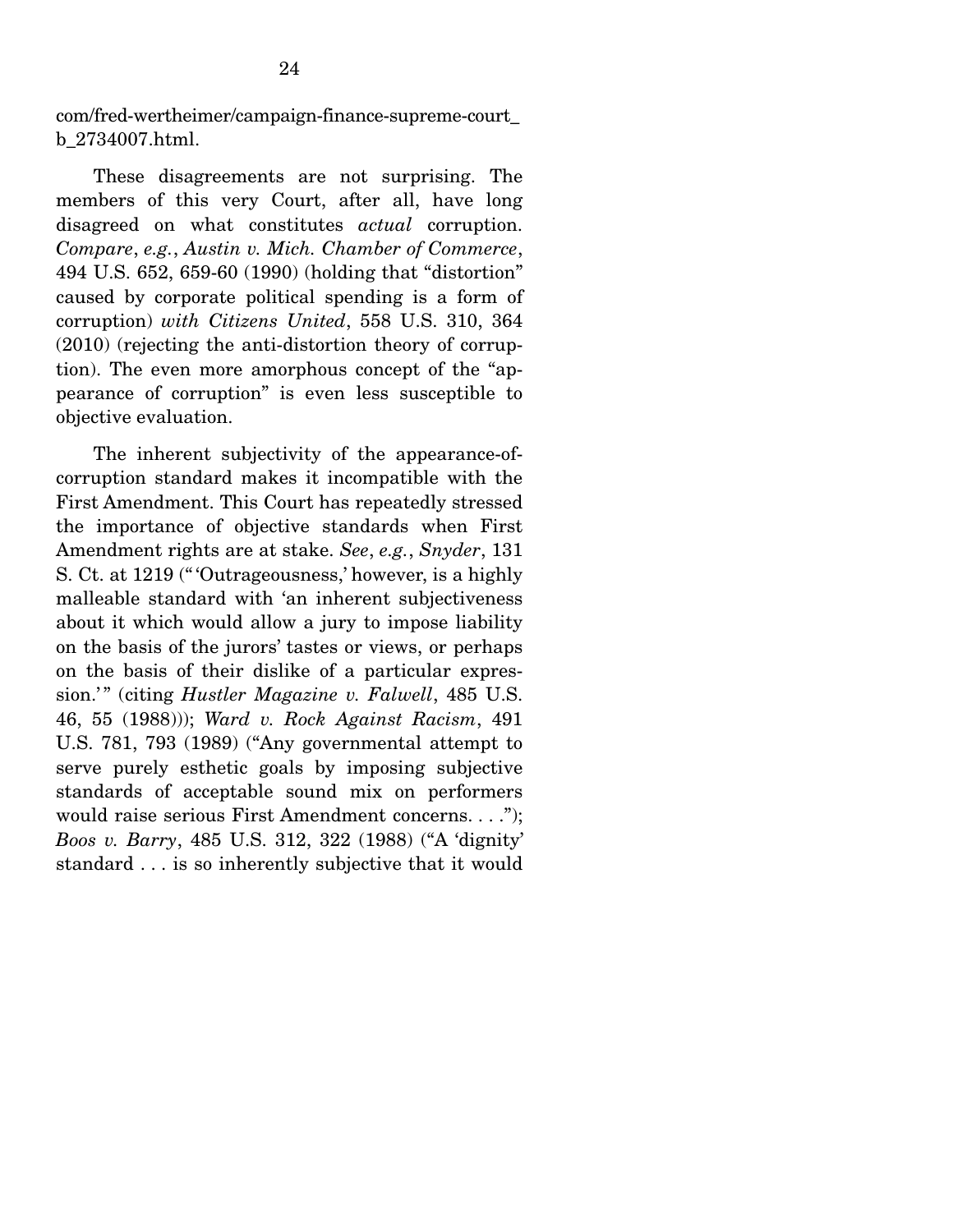be inconsistent with 'our longstanding refusal to [punish speech] because the speech in question may have an adverse emotional impact on the audience.'". Indeed, the importance of objectivity in regulation has been expressly noted in the campaign-finance context. *See FEC v. Wisc. Right to Life, Inc.*, 551 U.S. 449, 468 (2006) (plurality opinion) ("To safeguard th[e] liberty [protected by the First Amendment], the proper standard for an as-applied challenge to BCRA § 203 must be objective, focusing on the substance of the communication rather than amorphous considerations of intent and *effect*." (emphasis added)).

 Without objective standards against which to evaluate restrictions on political speech and association, lower courts can reach opposite conclusions even when cases involve virtually identical laws. And, indeed, this is precisely what has happened under the appearance-of-corruption standard. The decisions of the Second and Fourth Circuits in *Green Party of Connecticut v. Garfield*, 616 F.3d 189 (2d Cir. 2010), and *Preston v. Leake*, 660 F.3d 726 (4th Cir. 2011), are illustrative. Both cases involved total prohibitions on political contributions from registered lobbyists. The Second Circuit concluded that "there is insufficient evidence to demonstrate that all lobbyist contributions give rise to an appearance of corruption," *Green Party of Conn.*, 616 F.3d at 207, and thus struck down Connecticut's prohibition. The Fourth Circuit, by contrast, concluded that "[*a*]*ny payment* made by a lobbyist to a public official, whether a campaign contribution or simply a gift, calls into question the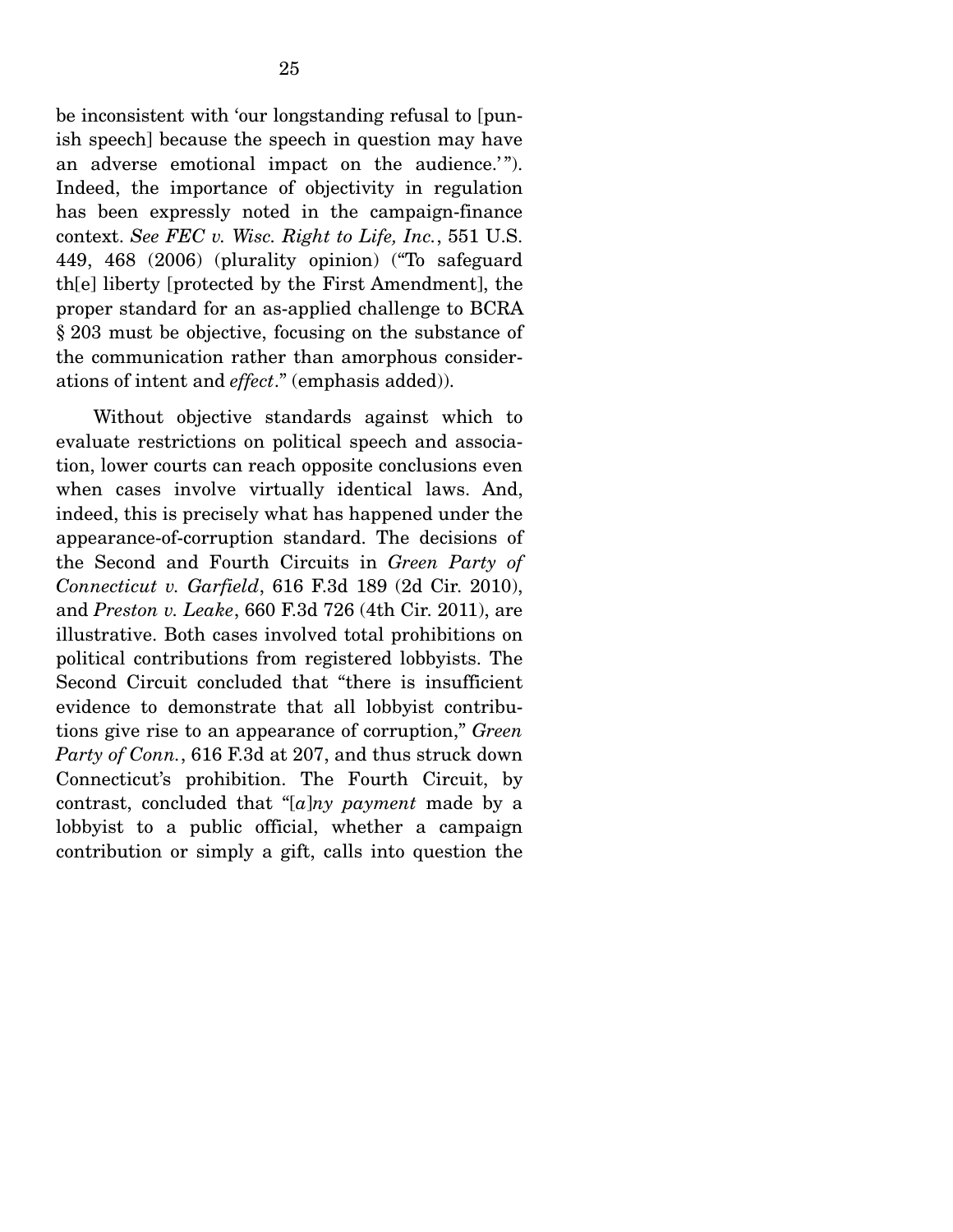propriety of the relationship, and therefore North Carolina could rationally adjudge that it should ban *all* payments." *Preston*, 660 F.3d at 737.

 This is not the only instance in which federal courts, attempting to apply the appearance-ofcorruption standard to campaign-finance laws, have reached divergent outcomes. This Court in *Arizona Free Enterprise Club*, 131 S. Ct. 2806, was forced to resolve a similar circuit split regarding the constitutionality of public-financing "matching funds" programs. *Compare McComish v. Bennett*, 611 F.3d 510, 526 (9th Cir. 2010) (upholding system of publicfinancing matching funds because "it is clear that the Act's anticorruption interest is further promoted by" incentivizing participation in the public-financing system) *with Scott v. Roberts*, 612 F.3d 1279, 1292 (11th Cir. 2010) (striking down system of publicfinancing matching funds where "[t]he parties ha[d] not sufficiently explained how the Florida public financing system further[ed] the anticorruption interest"). And in *Randall v. Sorrell*, this Court was forced to reverse a ruling by the Second Circuit, which had concluded, in conflict with decades of precedent, that limits on campaign expenditures were a permissible means of combatting the appearance of corruption. *See* 548 U.S. 230, 244 (2006) (plurality opinion), *rev'g Landell v. Sorrell*, 382 F.3d 91 (2d Cir. 2002).

 Federal courts operating in good faith will, of course, sometimes disagree about the constitutionality of laws that restrict speech and association. But the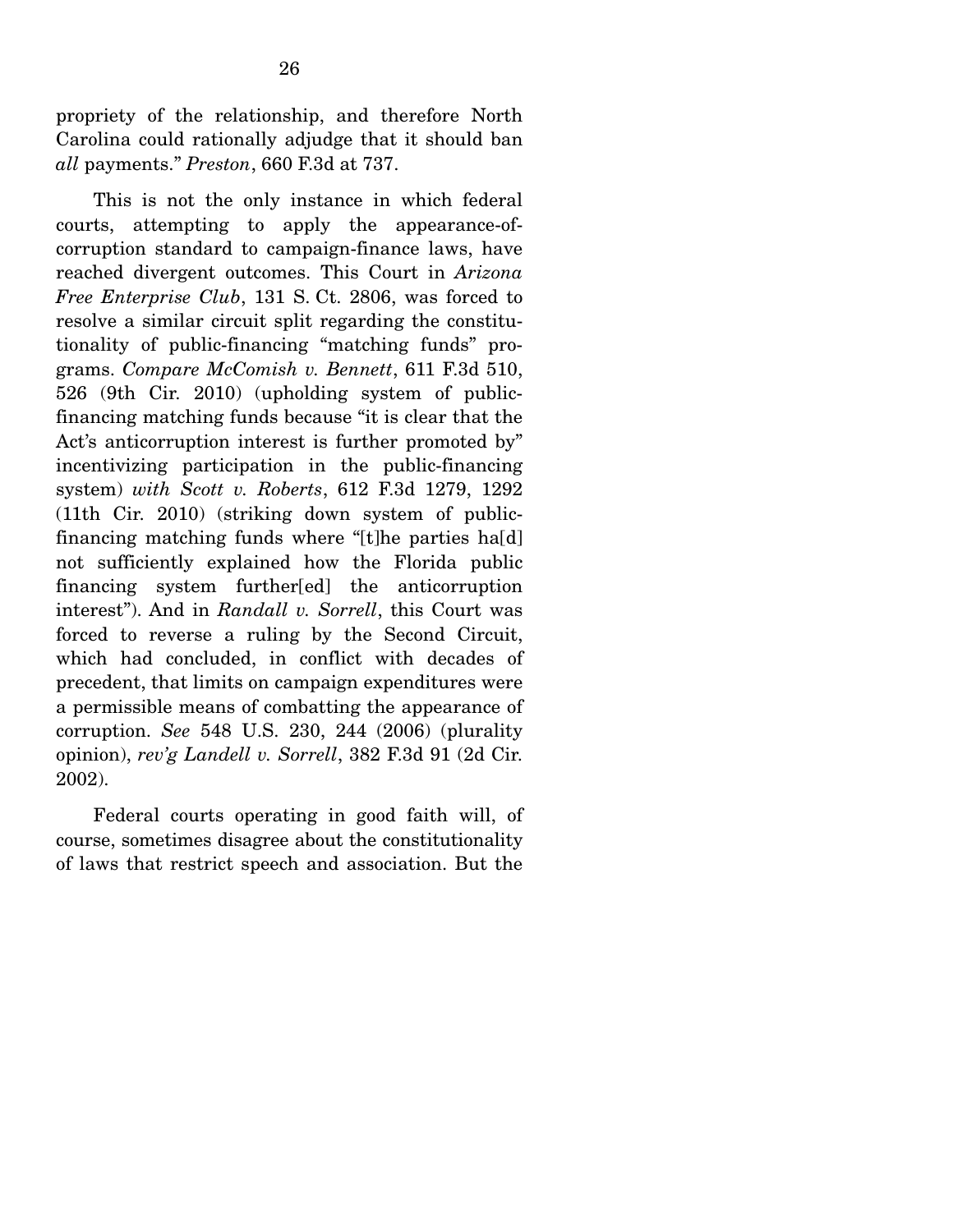risk of their doing so is increased – and their task made unnecessarily difficult – when the legal standards they are instructed to apply are by their very nature indeterminate. The appearance-of-corruption standard, which provides insufficient guidance to be applied predictably or objectively, is just such a standard.

### **C. The appearance-of-corruption standard invites reliance on unreliable evidence, or on no evidence at all.**

 Because the appearance-of-corruption standard is itself indeterminate, it should come as no surprise that courts attempting to determine the presence or absence of the appearance of corruption are often at sea when it comes to what evidence can or should be considered. And although this Court has stated in other contexts that the government's burden in First Amendment cases cannot be carried "by mere speculation or conjecture," *Edenfield v. Fane*, 507 U.S. 761, 770 (1993), that is precisely the effect that the appearance-of-corruption standard has had.

 The evidence-free nature of the appearance-ofcorruption standard can be seen in the procedural posture of this case, which was appealed to this Court from a motion to dismiss, and in the government's own briefing, which does not cite even a single incident of actual corruption associated with large *aggregate* contributions. Because a majority of states do not have aggregate contribution limits, such evidence would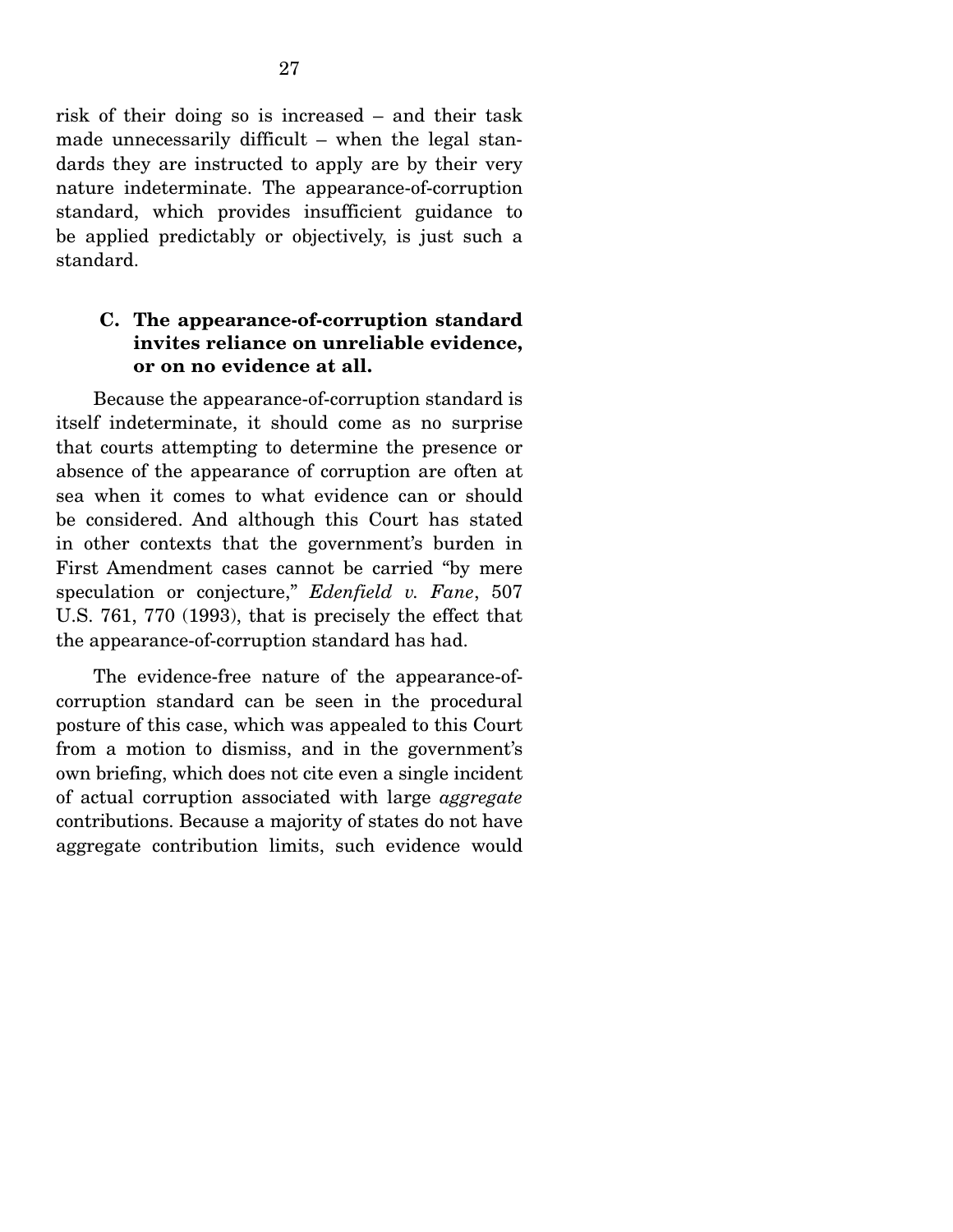presumably be easy to demonstrate if it existed. But under the appearance-of-corruption standard, such showings are almost never required.

 This is well illustrated by federal courts' reliance on anecdotal reports in newspapers to establish the appearance of corruption. This occurred most notably in *Nixon v. Shrink Missouri Government PAC*, in which this Court upheld Missouri's campaigncontribution limits largely on the basis of newspaper clippings. 528 U.S. 377, 393-94 (2000). "Whether the newspaper clippings were accurate or inaccurate, well-balanced or cockeyed, apparently did not matter, because they at least showed what people *believed* [about the role of money in politics]." Ronald M. Levin, *Fighting the Appearance of Corruption*, 6 Wash. U. J.L. & Pol'y 171, 176 (2001). *See also* Persily & Lammie, *supra* n.2, at 129-30 (describing the "typical and typically vacuous" newspaper articles submitted as evidence of the appearance of corruption in *Daggett v. Comm'n on Governmental Ethics & Election Practices*, 205 F.3d 445 (1st Cir. 2000)).

*Nixon*'s reliance on newspaper reports highlights another troubling aspect of the appearance-ofcorruption standard: the danger that proponents of campaign-finance restrictions can, in effect, invent evidence through their own advocacy. "[T]he most zealous and aggressive advocates of restriction can make accusations, whether well founded in fact or not, and then use the very fact that some people believe the charges as a reason to justify regulation."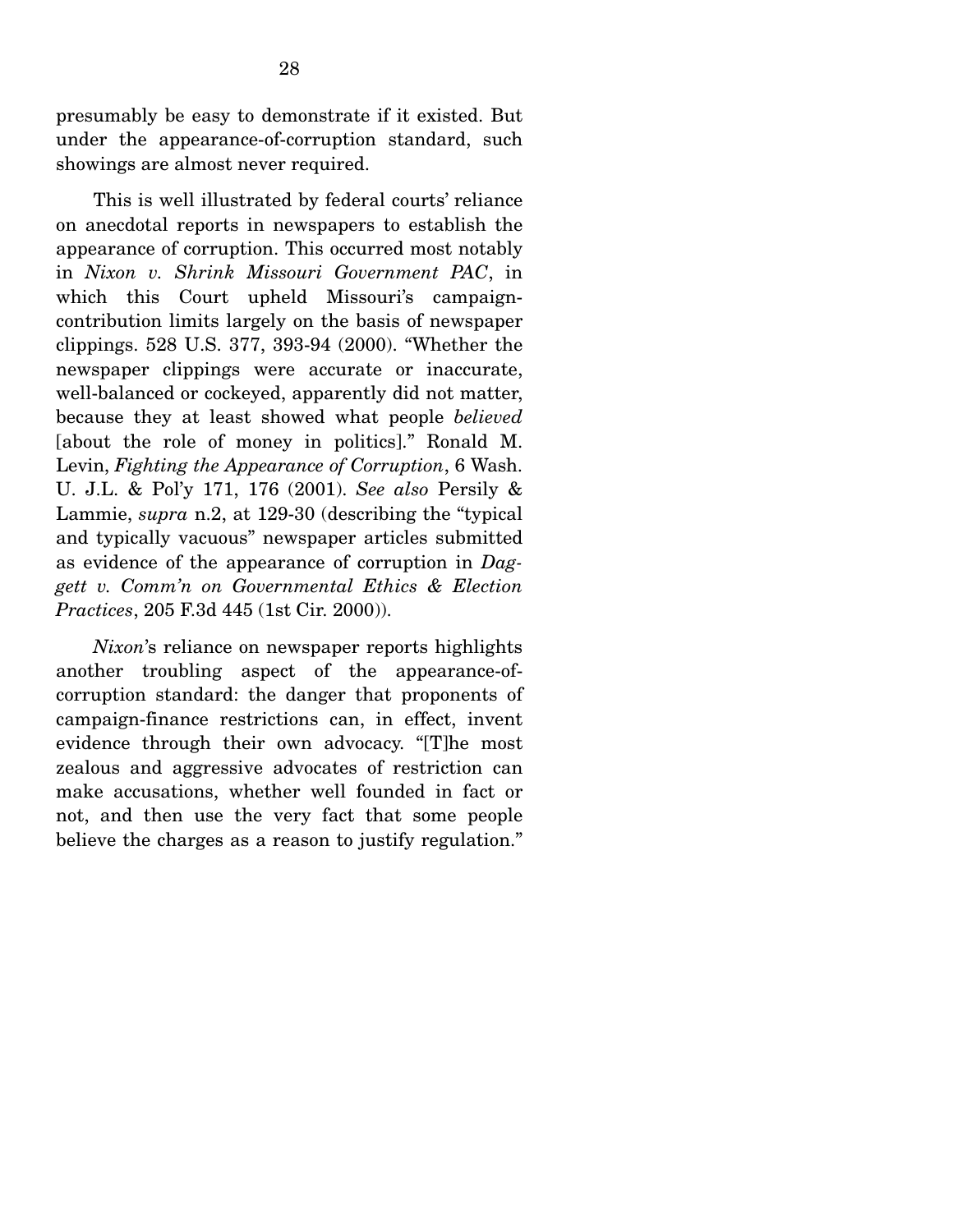Levin, *supra*, at 178. In other words, "[p]olitical combat can create its own appearances." *Id.*

*Nixon* also demonstrates that the claim that a law combats the appearance of corruption is largely immune to being falsified. When the plaintiffs in *Nixon* "relied on political science studies to attack the law, Justice Souter did not examine them at any length, in part because of 'the absence of any reason to think that public perception has been influenced by the studies.'" *Id.* at 177 (quoting *Nixon*, 528 U.S. at 395). As one scholar has noted, this approach makes evidence virtually irrelevant under the appearanceof-corruption standard:

If limits on contributions are permissible only in times and places where wide segments of the public believe that special interests exert too much influence over politics, then they are permissible in all times and places. The public always believes this, and it always will. Unless the Court modifies its language, the requirement of proof of need for restrictions might as well be rescinded entirely.

#### *Id.* at 178.

 The absence of any serious evidentiary requirement under the appearance-of-corruption standard has, in other cases, led to inexplicable legal conclusions. In *Illinois Liberty PAC v. Madigan*, for example, the federal district court for the Northern District of Illinois concluded that it was likely constitutional for Illinois to impose a system of differential contribution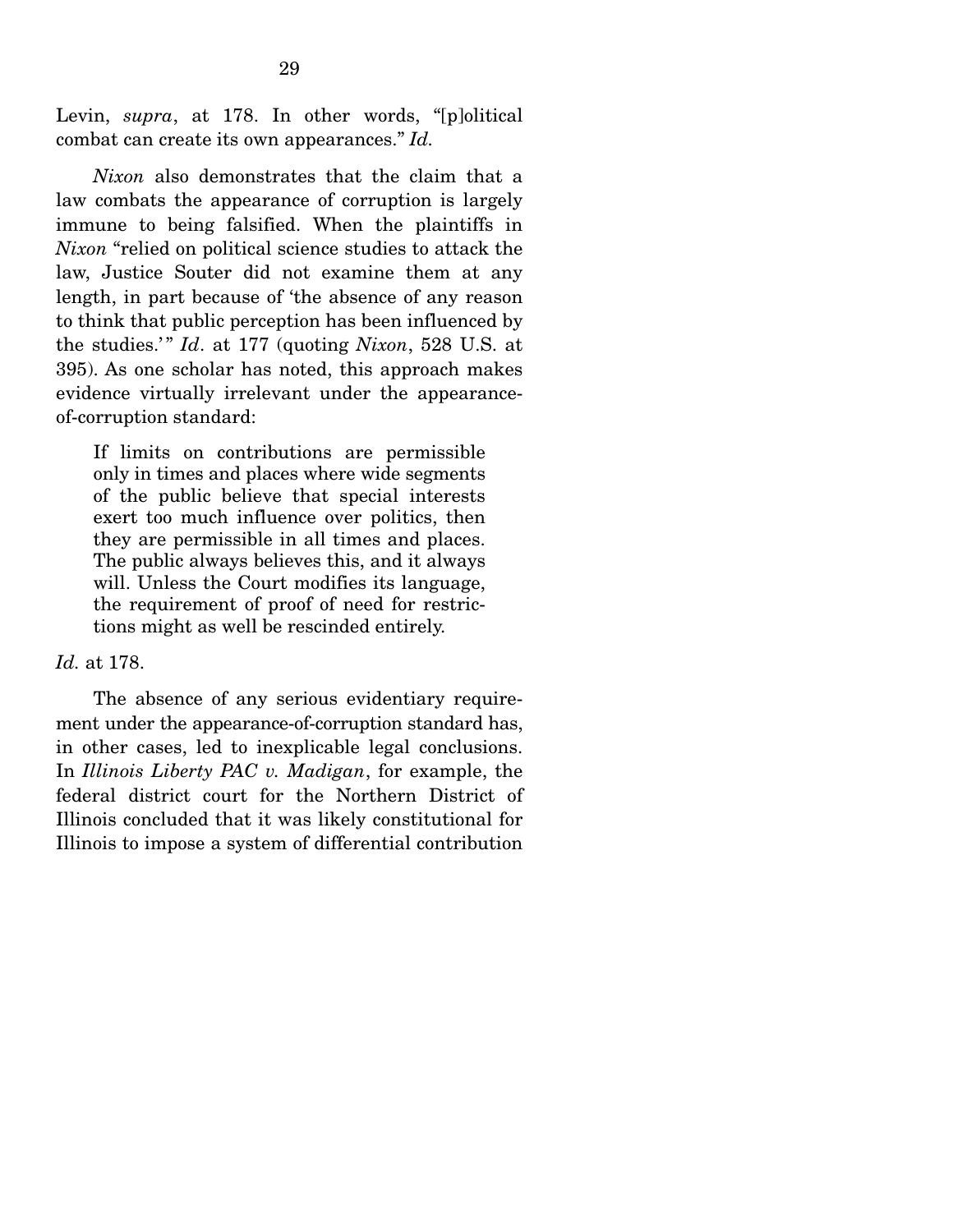limits under which individual contributors could contribute only half the amount to political candidates that corporations were permitted to contribute. *See*  No. 12 C 5811, 2012 U.S. Dist. LEXIS 144259 (N.D. Ill. Oct. 5, 2012) (denying motion for preliminary injunction). There was no evidence that individual contributions appeared more corrupt than corporate contributions; indeed, the court does not appear to have even paused to consider the question. Such is constitutional scrutiny under the appearance-ofcorruption standard.

#### **CONCLUSION**

--------------------------------- ---------------------------------

 "[W]hen governing decisions are unworkable or are badly reasoned, 'this Court has never felt constrained to follow precedent.'" Payne v. Tennessee, 501 U.S. 808, 827 (1991) (quoting *Smith v. Allwright*, 321 U.S. 649, 655 (1994)). *Buckley v. Valeo*, to the extent it held that the government has a compelling interest in restricting peaceful political activity to combat the mere appearance of corruption, is just such a decision. By any measure, the appearance-of-corruption standard announced in *Buckley* has failed to deliver on any of the promises put forth by proponents of restrictive campaign-finance laws. It has given the government virtually a free hand to regulate or entirely ban peaceful political activity based on only the flimsiest evidence, in any at all. In exchange, Americans have received nothing – after more than 35 years of legislative attempts to outlaw the